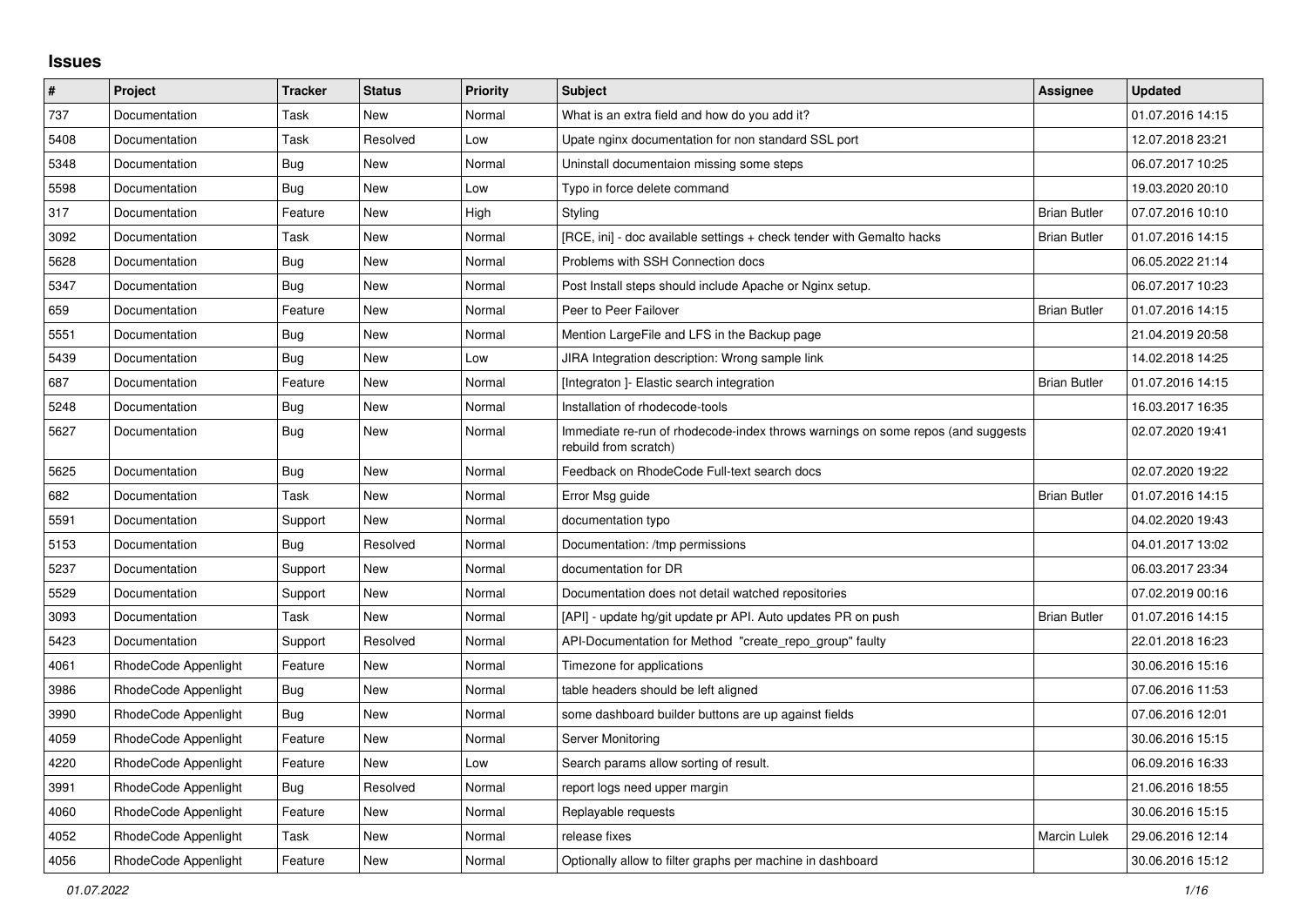| $\pmb{\#}$ | Project              | <b>Tracker</b> | <b>Status</b> | <b>Priority</b> | Subject                                                                                   | <b>Assignee</b>              | <b>Updated</b>   |
|------------|----------------------|----------------|---------------|-----------------|-------------------------------------------------------------------------------------------|------------------------------|------------------|
| 4057       | RhodeCode Appenlight | Feature        | <b>New</b>    | Normal          | Negation option for search filter                                                         |                              | 30.06.2016 15:12 |
| 3989       | RhodeCode Appenlight | Bug            | Resolved      | Normal          | even up report spacing                                                                    |                              | 21.06.2016 18:55 |
| 3994       | RhodeCode Appenlight | Bug            | New           | Normal          | during setup, user is given option to make admin account even if one does not exist       |                              | 08.06.2016 12:44 |
| 4064       | RhodeCode Appenlight | Feature        | New           | Normal          | Create a multiple action feature for Reports and Logs lists                               |                              | 30.06.2016 15:18 |
| 5342       | RhodeCode Appenlight | <b>Bug</b>     | <b>New</b>    | Low             | Broken link [Applications Modify application]                                             |                              | 21.06.2017 21:21 |
| 4062       | RhodeCode Appenlight | Feature        | New           | Normal          | A way to see browser breakdown for an error                                               |                              | 30.06.2016 15:16 |
| 4017       | RhodeCode Appenlight | Feature        | New           | Low             | application logos need help                                                               |                              | 14.06.2016 11:52 |
| 4071       | RhodeCode Appenlight | Feature        | New           | Normal          | Allow for easy out-out of assigned permissions                                            |                              | 05.07.2016 10:14 |
| 3987       | RhodeCode Appenlight | Bug            | New           | Normal          | adjust footer so it's consistent with the website footer                                  |                              | 15.06.2016 10:20 |
| 4063       | RhodeCode Appenlight | Feature        | New           | Normal          | add option to specify custom value in dashboard select                                    |                              | 30.06.2016 15:17 |
| 5518       | RhodeCode CE/EE      | Bug            | Resolved      | Normal          | Zero-sized files in /rhodecode/config/rcextensions/examples                               |                              | 21.01.2020 02:18 |
| 5588       | RhodeCode CE/EE      | Bug            | New           | Normal          | wrong rendering of issue tracker pattern                                                  |                              | 29.01.2020 11:24 |
| 5573       | RhodeCode CE/EE      | Bug            | Resolved      | Normal          | Wrong notification Base Url for Email-Integrations                                        |                              | 16.01.2020 08:53 |
| 3977       | RhodeCode CE/EE      | Feature        | New           | Normal          | Wiki                                                                                      |                              | 05.06.2016 21:11 |
| 5626       | RhodeCode CE/EE      | Bug            | New           | Normal          | Whoosh full-text indexing is fully indexing all repos, not recognizing forks              |                              | 02.07.2020 19:24 |
| 5414       | RhodeCode CE/EE      | Bug            | New           | High            | When Opening New Pull Request, Target Revision Default Is Undesireable                    |                              | 11.04.2018 23:20 |
| 5506       | RhodeCode CE/EE      | <b>Bug</b>     | New           | Normal          | Web UI fonts are not looking good and is difficult to read for people with low vision     |                              | 26.10.2018 09:38 |
| 5210       | RhodeCode CE/EE      | Bug            | Resolved      | Normal          | webook problems                                                                           |                              | 13.02.2017 19:43 |
| 5471       | RhodeCode CE/EE      | Bug            | New           | Normal          | Webhook integration failing: need more than 3 values to unpack                            |                              | 01.06.2018 02:26 |
| 5412       | RhodeCode CE/EE      | Bug            | Resolved      | Normal          | Webhook for "pullrequest commented" event returns incomplete data                         |                              | 27.02.2018 18:00 |
| 4247       | RhodeCode CE/EE      | Bug            | Resolved      | Normal          | [vcs] Using current time as timestamp during archive creating leads to changing<br>hashes | Martin<br>Bornhold           | 28.09.2016 12:07 |
| 5492       | RhodeCode CE/EE      | Bug            | <b>New</b>    | Normal          | VCSServer + SVN 1.10                                                                      |                              | 26.07.2018 15:01 |
| 5522       | RhodeCode CE/EE      | Bug            | Resolved      | Low             | vcsserver fails when url contains extra "/"                                               |                              | 28.02.2019 13:52 |
| 4227       | RhodeCode CE/EE      | Support        | Resolved      | Normal          | VBScript files detected as text/plain - no syntax highlighting                            |                              | 14.09.2016 22:38 |
| 5266       | RhodeCode CE/EE      | Bug            | Resolved      | Normal          | Validate if changes in target branches get's propagated on Pull request updates           |                              | 05.04.2017 18:10 |
| 4216       | RhodeCode CE/EE      | Task           | New           | Normal          | [ux, renderers] implement consistent rendering for text fields                            |                              | 06.09.2016 11:46 |
| 4051       | RhodeCode CE/EE      | Task           | New           | Normal          | [ux, renderering] Consistent formatting on text fields.                                   |                              | 22.09.2017 10:27 |
| 4065       | RhodeCode CE/EE      | <b>Bug</b>     | Resolved      | Normal          | [ux, login] 404 on login after comment attempt                                            | Marcin<br>Kuzminski<br>[CTO] | 04.07.2016 00:40 |
| 4144       | RhodeCode CE/EE      | Feature        | New           | Normal          | [ux] improve enable/disable of notifications                                              |                              | 02.08.2016 17:19 |
| 3460       | RhodeCode CE/EE      | Feature        | New           | Normal          | [ux, frontend] hide "show more" button when there is nothing more to show                 |                              | 11.04.2016 13:37 |
| 3455       | RhodeCode CE/EE      | Feature        | New           | Normal          | [ux] commit message search should render entire commit message                            |                              | 07.04.2016 17:50 |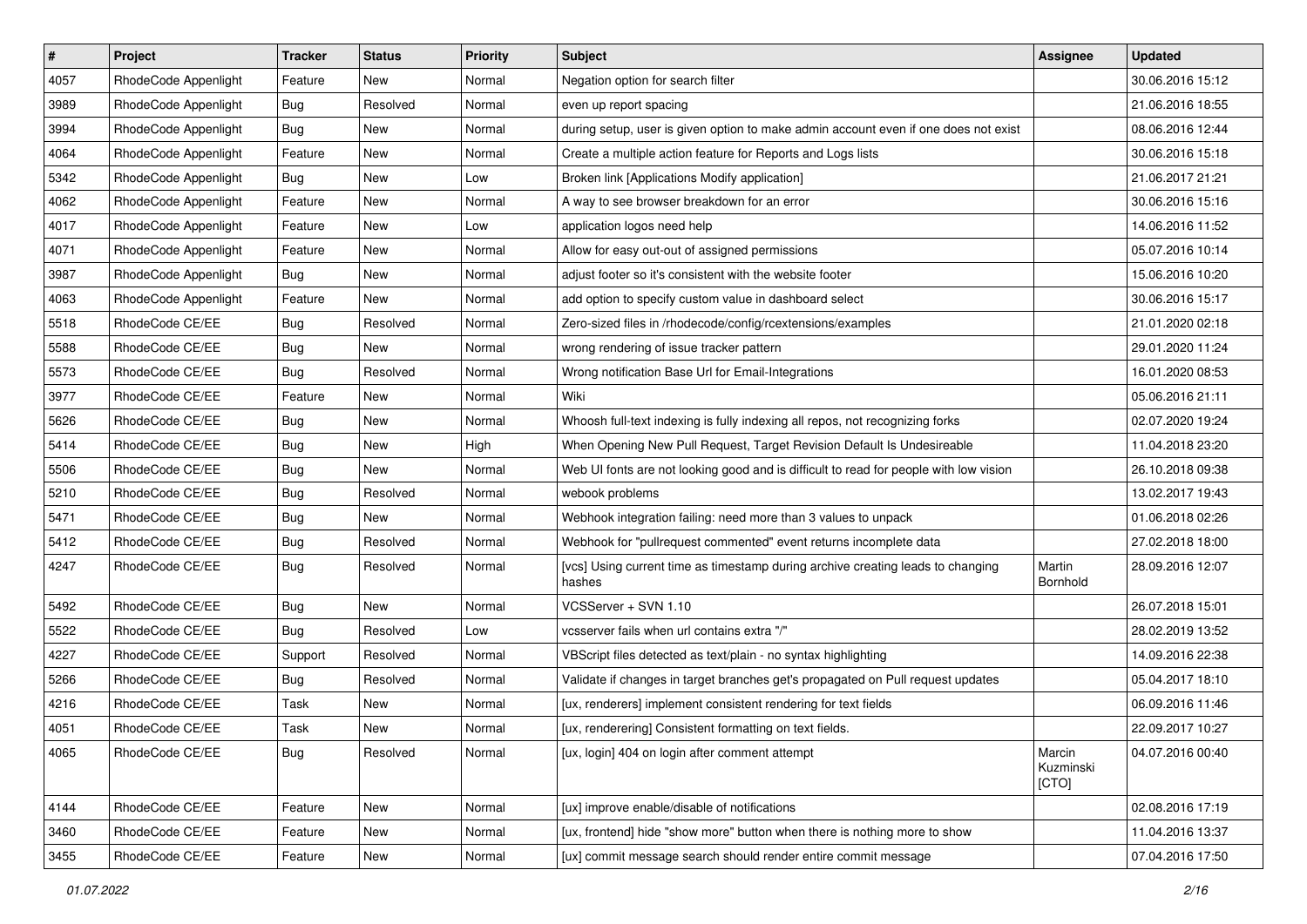| $\sharp$ | Project         | <b>Tracker</b> | <b>Status</b> | <b>Priority</b> | <b>Subject</b>                                                                                                                    | <b>Assignee</b>    | <b>Updated</b>   |
|----------|-----------------|----------------|---------------|-----------------|-----------------------------------------------------------------------------------------------------------------------------------|--------------------|------------------|
| 3441     | RhodeCode CE/EE | <b>Bug</b>     | New           | Normal          | [ux] clicking on line in file view scrolls to that line                                                                           |                    | 05.04.2016 13:35 |
| 3939     | RhodeCode CE/EE | Bug            | New           | Normal          | [ux] changelog filter blank after going back in browser                                                                           |                    | 18.05.2016 14:50 |
| 5519     | RhodeCode CE/EE | <b>Bug</b>     | New           | High            | User unable to fork the repo despite setting Repository Forking to Disabled                                                       |                    | 11.12.2018 22:21 |
| 4003     | RhodeCode CE/EE | Task           | Resolved      | Normal          | User personal repository groups improvements                                                                                      |                    | 07.11.2016 16:12 |
| 5259     | RhodeCode CE/EE | Bug            | Resolved      | Normal          | user-journal storage changes                                                                                                      |                    | 12.04.2017 00:04 |
| 5400     | RhodeCode CE/EE | Task           | New           | Normal          | User group - subgroup support                                                                                                     |                    | 06.11.2017 22:00 |
| 5523     | RhodeCode CE/EE | Bug            | Resolved      | High            | user from AD is asked to change his password when logs in.                                                                        | Thierry<br>Wynsdau | 28.05.2020 20:28 |
| 5544     | RhodeCode CE/EE | Support        | Resolved      | Normal          | Use of authentication token with LDAP account results in account lockout when max<br>bad password attempts are configured in LDAP |                    | 27.02.2019 10:09 |
| 5491     | RhodeCode CE/EE | Support        | New           | Urgent          | Upgrade RhodeCode Community + VCSSERVER from 4.10.4 to 4.12.4, pull request<br>stop working with reviewers                        |                    | 30.08.2018 09:47 |
| 5269     | RhodeCode CE/EE | Support        | <b>New</b>    | Normal          | Upgrade from RC EE 3.7.1 to RC EE 4.x                                                                                             |                    | 29.06.2017 19:36 |
| 5622     | RhodeCode CE/EE | Bug            | Resolved      | High            | Upgrade from 4.18.3 to 4.19.3 broke all PRs                                                                                       |                    | 28.07.2020 16:44 |
| 5584     | RhodeCode CE/EE | Feature        | New           | Normal          | "update pull request link" message on vcs client                                                                                  |                    | 23.01.2020 10:32 |
| 2844     | RhodeCode CE/EE | Task           | New           | Normal          | Update Bcrypt to a maintained version                                                                                             |                    | 17.02.2018 20:37 |
| 5436     | RhodeCode CE/EE | Bug            | Resolved      | High            | Unable To Open Pull Request in 4.11.2                                                                                             |                    | 14.02.2018 11:14 |
| 5475     | RhodeCode CE/EE | Bug            | New           | Normal          | Unable to locate user in OpenLDAP directory via Idaps                                                                             |                    | 08.06.2018 20:06 |
| 5672     | RhodeCode CE/EE | Bug            | New           | Normal          | Unable to browse git repository folders with # in names                                                                           |                    | 16.12.2021 18:13 |
| 5316     | RhodeCode CE/EE | Feature        | In Progress   | Normal          | UI should provide checkout URL for a SVN path                                                                                     |                    | 06.11.2017 21:59 |
| 5547     | RhodeCode CE/EE | Bug            | New           | Normal          | UI not consistent between Firefox and Chrome                                                                                      |                    | 01.03.2019 23:35 |
| 4255     | RhodeCode CE/EE | Bug            | New           | Normal          | [translation, i18n] translation not being applied to integrations pages                                                           |                    | 30.09.2016 15:56 |
| 5559     | RhodeCode CE/EE | Bug            | New           | Normal          | Timezone handling issue on repos list                                                                                             |                    | 07.07.2019 22:19 |
| 5624     | RhodeCode CE/EE | <b>Bug</b>     | New           | Normal          | Timeout when trying to test SMTP email configuration                                                                              |                    | 01.07.2020 20:01 |
| 3555     | RhodeCode CE/EE | <b>Bug</b>     | Resolved      | Normal          | Then disabled repo location change the panel should explicitly state that it's disabled                                           |                    | 25.04.2016 10:34 |
| 4090     | RhodeCode CE/EE | Bug            | Resolved      | Normal          | test ticket                                                                                                                       |                    | 09.03.2021 20:39 |
| 4188     | RhodeCode CE/EE | Bug            | New           | Normal          | [tests, svn] changeset tests produce different results for svn                                                                    |                    | 22.08.2016 09:54 |
| 4189     | RhodeCode CE/EE | <b>Bug</b>     | New           | Normal          | [tests, git] count of commit ids is different for git than hg when comparing remote                                               |                    | 22.08.2016 12:34 |
| 4190     | RhodeCode CE/EE | Bug            | New           | Normal          | [tests] fix or remove rst xss inline test                                                                                         |                    | 22.08.2016 12:15 |
| 5649     | RhodeCode CE/EE | Bug            | New           | Normal          | test-file-upload                                                                                                                  |                    | 17.12.2020 23:08 |
| 4299     | RhodeCode CE/EE | Task           | New           | Normal          | TEMPLATE repo groups                                                                                                              |                    | 22.09.2017 10:26 |
| 5277     | RhodeCode CE/EE | Bug            | Resolved      | Normal          | table id=user list table - Ajax error                                                                                             |                    | 13.04.2017 01:04 |
| 4276     | RhodeCode CE/EE | <b>Bug</b>     | Resolved      | Normal          | System info page uses mercurial/git versions from RhodeCode instead of VCSServer   Marcin                                         | Kuzminski<br>[CTO] | 14.11.2016 21:19 |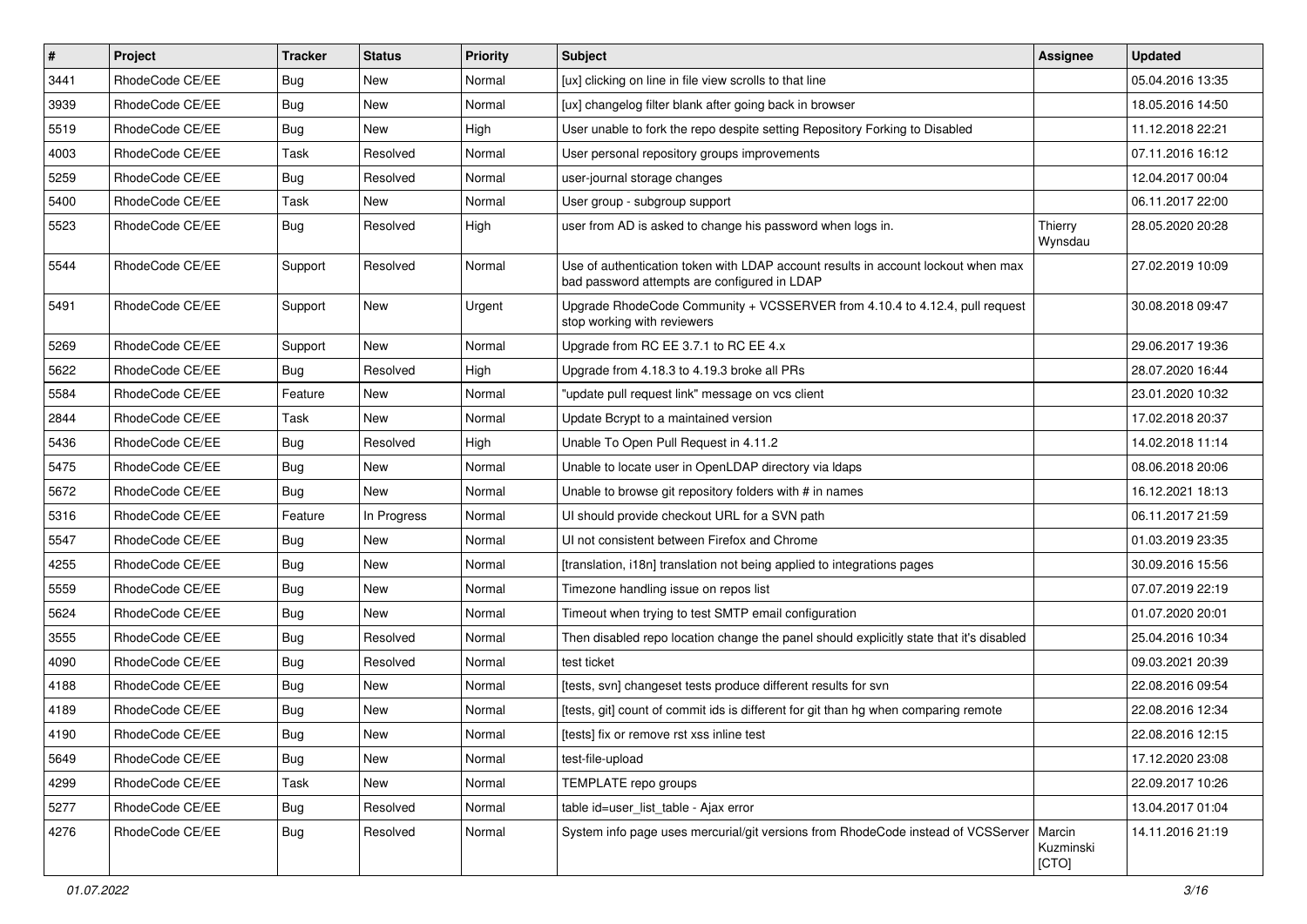| $\pmb{\#}$ | Project         | <b>Tracker</b> | <b>Status</b> | <b>Priority</b> | <b>Subject</b>                                                               | <b>Assignee</b>              | <b>Updated</b>   |
|------------|-----------------|----------------|---------------|-----------------|------------------------------------------------------------------------------|------------------------------|------------------|
| 3357       | RhodeCode CE/EE | Bug            | Resolved      | Normal          | switch to sometimes fails to load files metadata                             |                              | 30.03.2016 10:56 |
| 5394       | RhodeCode CE/EE | Support        | <b>New</b>    | Normal          | SVN to Git / Mercurial Migration                                             |                              | 03.10.2017 09:29 |
| 3022       | RhodeCode CE/EE | Bug            | New           | Normal          | SVN support with repositories groups                                         |                              | 26.07.2016 18:25 |
| 5608       | RhodeCode CE/EE | Bug            | Resolved      | High            | svn+ssh user set incorrectly                                                 | Daniel D                     | 31.03.2020 18:21 |
| 5606       | RhodeCode CE/EE | Bug            | Resolved      | High            | SVN + ssh subdirectory failure                                               | Daniel D                     | 09.04.2020 03:29 |
| 5541       | RhodeCode CE/EE | Support        | <b>New</b>    | Normal          | <b>SVN Settings: Repository Patterns</b>                                     |                              | 16.12.2019 15:35 |
| 4089       | RhodeCode CE/EE | Bug            | Resolved      | Normal          | svn repository does not exist                                                |                              | 12.06.2018 12:29 |
| 5395       | RhodeCode CE/EE | Support        | Resolved      | Normal          | Svn protocols and performance                                                |                              | 04.04.2019 18:08 |
| 5599       | RhodeCode CE/EE | <b>Bug</b>     | Resolved      | Normal          | SVN navigation to trunk fails                                                | Daniel D                     | 04.04.2020 11:21 |
| 3922       | RhodeCode CE/EE | Bug            | <b>New</b>    | Normal          | svn backend returns different diff to git/hg backends                        |                              | 11.05.2016 14:29 |
| 4235       | RhodeCode CE/EE | Task           | Resolved      | High            | Support GIT LFS server                                                       |                              | 23.03.2017 17:24 |
| 5382       | RhodeCode CE/EE | Feature        | New           | Normal          | Support for repository aliases                                               | Marcin<br>Kuzminski<br>[CTO] | 04.09.2017 15:17 |
| 4207       | RhodeCode CE/EE | Feature        | Resolved      | Normal          | Support for obsolescence markers in changelog UI                             |                              | 19.05.2017 16:14 |
| 4312       | RhodeCode CE/EE | Task           | New           | Normal          | Storage location changes                                                     |                              | 11.07.2017 13:31 |
| 5569       | RhodeCode CE/EE | Bug            | Resolved      | Normal          | SshWrapper error                                                             |                              | 21.01.2020 02:02 |
| 5343       | RhodeCode CE/EE | Task           | Resolved      | Normal          | SSH key management and SSH support                                           |                              | 18.08.2017 23:50 |
| 5593       | RhodeCode CE/EE | Support        | New           | Normal          | <b>SSH</b> connections                                                       |                              | 17.02.2020 16:18 |
| 5441       | RhodeCode CE/EE | Feature        | New           | Low             | Some files not parsed as XML files                                           | Marcin<br>Kuzminski<br>[CTO] | 12.06.2018 12:23 |
| 4676       | RhodeCode CE/EE | Bug            | Resolved      | Normal          | Some admin passwords can make installation fail                              |                              | 16.12.2016 16:16 |
| 4233       | RhodeCode CE/EE | Bug            | Resolved      | High            | slack, git push problem                                                      | Daniel D                     | 26.09.2016 11:56 |
| 5520       | RhodeCode CE/EE | Feature        | Resolved      | Normal          | Show the head commits shas when the merge is prevented due to multiple heads |                              | 28.02.2019 13:52 |
| 5614       | RhodeCode CE/EE | Feature        | Resolved      | Normal          | Show context function name in hg diffs                                       |                              | 23.04.2020 13:43 |
| 5512       | RhodeCode CE/EE | Bug            | New           | Normal          | Show commit phase in summary view                                            |                              | 09.11.2018 21:37 |
| 5484       | RhodeCode CE/EE | Support        | New           | Normal          | Setting up ssh, remote hg not found                                          |                              | 06.07.2018 23:41 |
| 4226       | RhodeCode CE/EE | Feature        | <b>New</b>    | Normal          | [settings, system info] add VCS and Channelstream status to System Info      |                              | 14.09.2016 16:45 |
| 5619       | RhodeCode CE/EE | <b>Bug</b>     | Resolved      | Normal          | Setting Landing Commit to SVN Trunk results in Files tab hitting a 404       |                              | 04.06.2020 23:51 |
| 3967       | RhodeCode CE/EE | Support        | In Progress   | Normal          | Server 500 error                                                             |                              | 11.08.2016 13:39 |
| 5391       | RhodeCode CE/EE | Task           | Resolved      | High            | Secure Email change                                                          |                              | 17.04.2018 21:50 |
| 4304       | RhodeCode CE/EE | <b>Bug</b>     | Resolved      | High            | Search: Internal Server Error                                                |                              | 26.11.2016 16:26 |
| 5604       | RhodeCode CE/EE | <b>Bug</b>     | Resolved      | High            | Search error on second result page                                           | Daniel D                     | 30.03.2020 16:01 |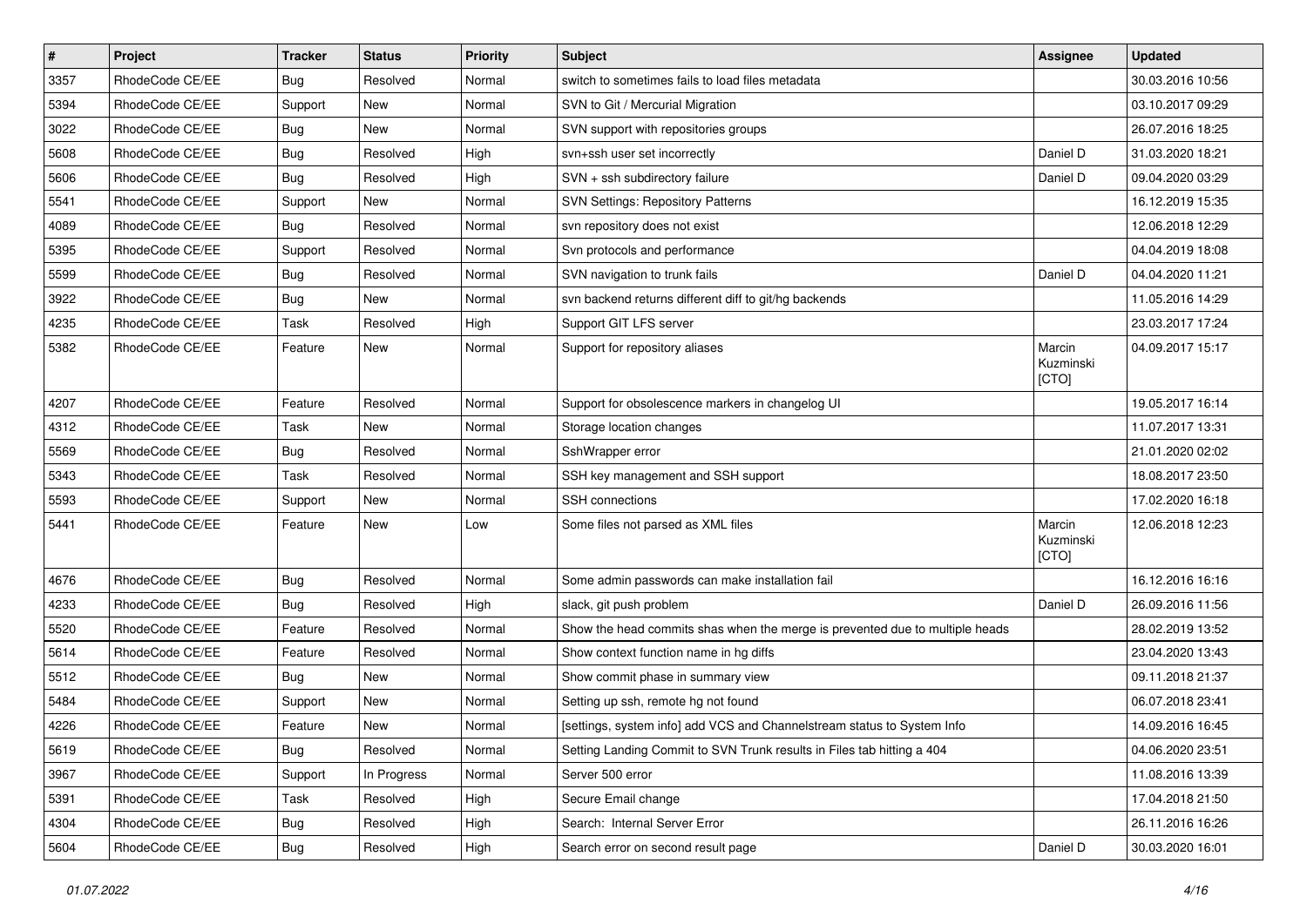| $\pmb{\#}$ | Project         | <b>Tracker</b> | <b>Status</b> | <b>Priority</b> | <b>Subject</b>                                                                                              | <b>Assignee</b>              | <b>Updated</b>   |
|------------|-----------------|----------------|---------------|-----------------|-------------------------------------------------------------------------------------------------------------|------------------------------|------------------|
| 5202       | RhodeCode CE/EE | Task           | Resolved      | Normal          | run git gc and git repack on GIT repos when we have a scheduler via celery in<br>pyramid                    |                              | 04.12.2017 20:49 |
| 3504       | RhodeCode CE/EE | Task           | In Progress   | Normal          | [routing] Move static assets under a common prefix                                                          |                              | 19.07.2016 12:27 |
| 5645       | RhodeCode CE/EE | Bug            | <b>New</b>    | High            | Rhodecode returns 400 Bad request on huge mercurial repos                                                   |                              | 18.12.2020 06:29 |
| 4303       | RhodeCode CE/EE | Support        | <b>New</b>    | Normal          | rhodecode instance                                                                                          |                              | 08.11.2016 16:32 |
| 4178       | RhodeCode CE/EE | Bug            | Resolved      | Normal          | RhodeCode EE OVA VM wont run on a ESX 6.0 host                                                              | Marcin<br>Kuzminski<br>[CTO] | 15.09.2016 13:25 |
| 5433       | RhodeCode CE/EE | Bug            | Resolved      | High            | RhodeCode Community 4.11 doesn't handle HG largefiles extension                                             |                              | 01.02.2018 20:08 |
| 5540       | RhodeCode CE/EE | Bug            | <b>New</b>    | Normal          | Rhode Code 4.15.2 VCS Caching(?) behaviour                                                                  |                              | 25.02.2019 17:01 |
| 5278       | RhodeCode CE/EE | Feature        | New           | Normal          | Require support for git repositories of the form git://                                                     |                              | 13.04.2017 15:20 |
| 5670       | RhodeCode CE/EE | Bug            | New           | Normal          | Repo-level administrators can usurp owner of repoistory                                                     |                              | 01.12.2021 16:18 |
| 5460       | RhodeCode CE/EE | Bug            | New           | Low             | Repo creation stuck when remote clone returns partial http code 500                                         |                              | 06.07.2018 19:14 |
| 5380       | RhodeCode CE/EE | Bug            | Resolved      | Normal          | repo commits pageintion error                                                                               |                              | 06.09.2017 19:16 |
| 5543       | RhodeCode CE/EE | Feature        | <b>New</b>    | Normal          | Repo API should have equivalent get_repo_audit_logs() to User API call<br>get_user_audit_logs()             |                              | 26.02.2019 12:22 |
| 3376       | RhodeCode CE/EE | Task           | New           | Normal          | Repo action plugins                                                                                         |                              | 24.03.2016 15:21 |
| 5198       | RhodeCode CE/EE | Task           | Resolved      | Normal          | remove pyro4 from enterprise                                                                                |                              | 07.02.2017 19:28 |
| 5509       | RhodeCode CE/EE | Bug            | <b>New</b>    | Normal          | Remove `!important attributes` from UI elements                                                             |                              | 07.12.2018 07:40 |
| 5635       | RhodeCode CE/EE | Feature        | Resolved      | Normal          | Remember column sorted by of the "Pull Requests You Participate In" table                                   |                              | 30.11.2020 22:30 |
| 5570       | RhodeCode CE/EE | Bug            | <b>New</b>    | Normal          | Remap repositories always fail in RhodeCode community                                                       |                              | 04.10.2019 14:50 |
| 5636       | RhodeCode CE/EE | Bug            | Resolved      | High            | Remap and Rescan 500 Internal Server Error                                                                  |                              | 30.04.2021 08:53 |
| 5207       | RhodeCode CE/EE | Task           | Resolved      | Low             | Release 4.6.1                                                                                               |                              | 13.02.2017 18:04 |
| 4678       | RhodeCode CE/EE | Task           | Resolved      | Normal          | Release 4.5.2                                                                                               |                              | 19.12.2016 17:32 |
| 4670       | RhodeCode CE/EE | Task           | Resolved      | Normal          | Release 4.5.1                                                                                               | Marcin<br>Kuzminski<br>[CTO] | 06.12.2016 21:13 |
| 4108       | RhodeCode CE/EE | Task           | Resolved      | Normal          | Release 4.2.2                                                                                               |                              | 14.10.2016 13:08 |
| 5235       | RhodeCode CE/EE | Task           | Resolved      | Normal          | relative image support                                                                                      |                              | 10.03.2017 23:37 |
| 5664       | RhodeCode CE/EE | Bug            | New           | Normal          | Regression: When assigning permissions, cannot see own group in auto-complete<br>without special conditions |                              | 29.07.2021 10:49 |
| 5620       | RhodeCode CE/EE | Bug            | Resolved      | Normal          | Regression of mail rendering in Thunderbird                                                                 |                              | 15.06.2020 16:45 |
| 4297       | RhodeCode CE/EE | Task           | Resolved      | Normal          | redo the my-pull-requests page to use the datagrid                                                          | Marcin<br>Kuzminski<br>[CTO] | 01.11.2016 09:31 |
| 5571       | RhodeCode CE/EE | <b>Bug</b>     | Resolved      | Normal          | redmine does not work with firefox any more                                                                 |                              | 25.10.2019 12:38 |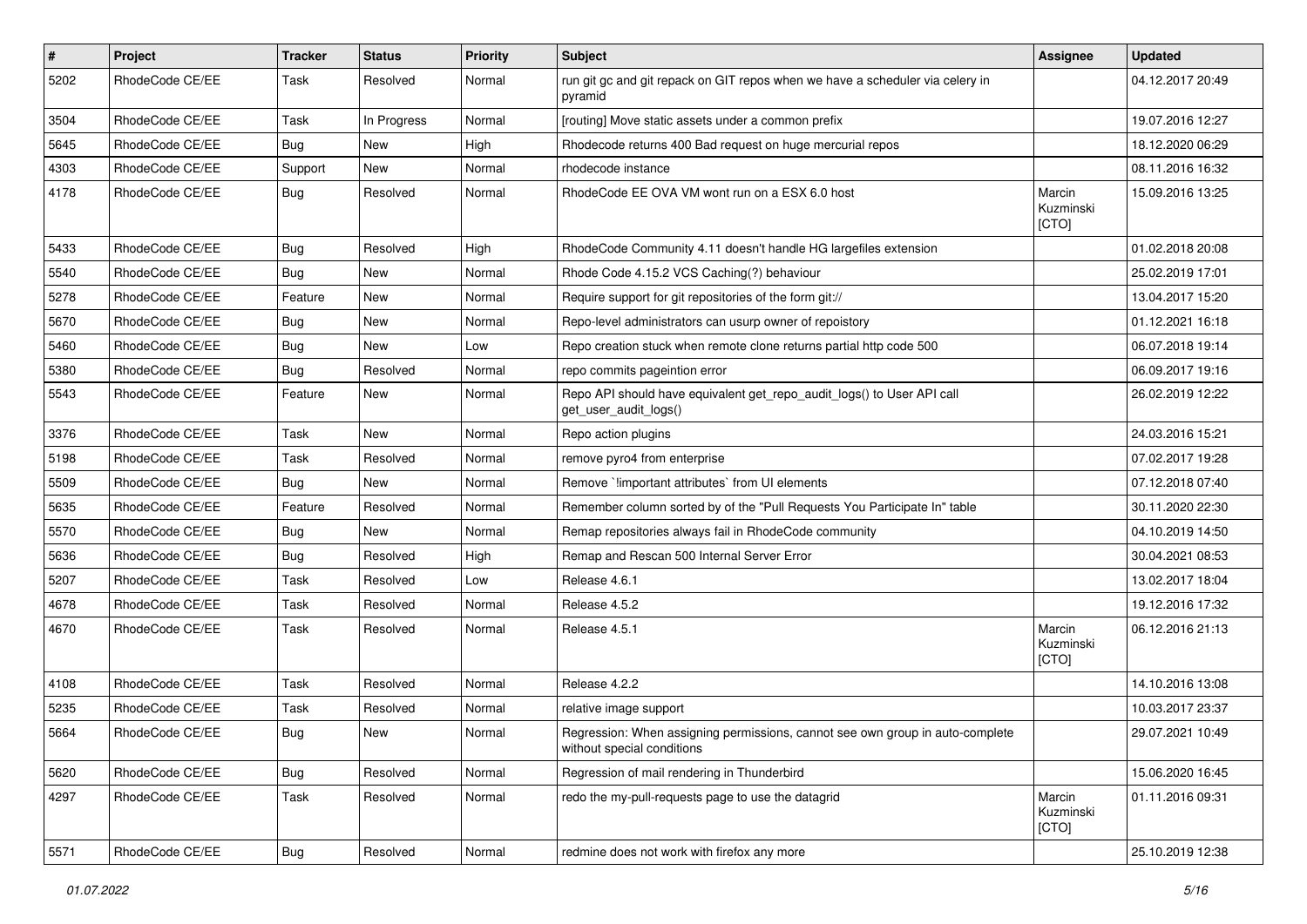| $\pmb{\#}$ | Project         | <b>Tracker</b> | <b>Status</b> | <b>Priority</b> | Subject                                                                                                                              | Assignee                     | <b>Updated</b>   |
|------------|-----------------|----------------|---------------|-----------------|--------------------------------------------------------------------------------------------------------------------------------------|------------------------------|------------------|
| 2539       | RhodeCode CE/EE | Feature        | Feedback      | Normal          | Recursive deletion of resources                                                                                                      |                              | 20.04.2016 08:52 |
| 4081       | RhodeCode CE/EE | Support        | Resolved      | Normal          | Receiving server 500 error when trying to clone repo from windows client using<br>eclipse                                            |                              | 12.07.2016 14:30 |
| 4279       | RhodeCode CE/EE | Bug            | Resolved      | Normal          | re-captcha validation is broken                                                                                                      | Martin<br><b>Bornhold</b>    | 26.10.2016 22:27 |
| 4169       | RhodeCode CE/EE | Task           | Resolved      | Normal          | re-architecture celery support                                                                                                       |                              | 17.11.2017 19:21 |
| 5583       | RhodeCode CE/EE | Feature        | Resolved      | Normal          | rcextensions hook for pull request comment                                                                                           |                              | 23.04.2020 13:42 |
| 5494       | RhodeCode CE/EE | Bug            | <b>New</b>    | Normal          | rccontrol's python package management causes slow VCS SSH                                                                            |                              | 02.04.2019 11:56 |
| 5634       | RhodeCode CE/EE | Bug            | Resolved      | Normal          | Quick Search Toolbar bugs out if pull request contains unicode double quote<br>character "                                           |                              | 12.10.2020 23:13 |
| 5642       | RhodeCode CE/EE | Feature        | Resolved      | Normal          | pull request version column in commit list                                                                                           |                              | 30.04.2021 08:53 |
| 5652       | RhodeCode CE/EE | Bug            | Resolved      | Normal          | Pull Requests: when title and descriptions contains character [] {} and () index out of<br>bound when attempting to comment/approve. |                              | 30.04.2021 08:53 |
| 5651       | RhodeCode CE/EE | Bug            | Resolved      | Normal          | Pull requests can get stuck if the diff is too large (it was created by mistake but we<br>can't open it to delete it)                |                              | 30.04.2021 08:53 |
| 5596       | RhodeCode CE/EE | Bug            | Resolved      | Normal          | Pull Request duplicated after description edit                                                                                       |                              | 14.04.2020 13:28 |
| 5590       | RhodeCode CE/EE | <b>Bug</b>     | <b>New</b>    | Normal          | Pull Request creation takes 2 minutes                                                                                                |                              | 28.05.2020 20:48 |
| 5272       | RhodeCode CE/EE | Feature        | Resolved      | Normal          | Pull Request checklist                                                                                                               |                              | 21.01.2020 02:09 |
| 5326       | RhodeCode CE/EE | Task           | Resolved      | Normal          | Public usergroup profile                                                                                                             | Bartłomiej<br>Wołyńczyk      | 22.02.2018 15:44 |
| 1055       | RhodeCode CE/EE | Feature        | Resolved      | Normal          | [pr, vcs] Expose the shadow repository of a pull request                                                                             | Martin<br><b>Bornhold</b>    | 26.10.2016 10:33 |
| 5521       | RhodeCode CE/EE | Bug            | Resolved      | Normal          | Proxing SVN http requests does not work when using prefix for rhodecode.                                                             |                              | 28.02.2019 13:52 |
| 5517       | RhodeCode CE/EE | Bug            | Resolved      | Urgent          | Problem with upgrading to Community-4.15                                                                                             |                              | 11.12.2018 06:32 |
| 5271       | RhodeCode CE/EE | Feature        | New           | Normal          | Private comments                                                                                                                     |                              | 07.04.2017 12:01 |
| 5644       | RhodeCode CE/EE | Bug            | New           | Normal          | PR inks to comments not working if files are collapsed                                                                               |                              | 02.12.2020 10:42 |
| 5442       | RhodeCode CE/EE | Feature        | Resolved      | Low             | Preview of Jupyter notebooks                                                                                                         | Marcin<br>Kuzminski<br>[CTO] | 16.01.2019 16:33 |
| 4234       | RhodeCode CE/EE | Task           | New           | Normal          | prepare and test RhodeCode VM image for AWS                                                                                          | Marcin Lulek                 | 11.07.2017 13:32 |
| 5561       | RhodeCode CE/EE | Bug            | Resolved      | Normal          | PR diff doesn't update when target changes                                                                                           |                              | 21.05.2020 11:53 |
| 5552       | RhodeCode CE/EE | Feature        | New           | High            | PR dependency across repos                                                                                                           |                              | 22.06.2019 01:15 |
| 5515       | RhodeCode CE/EE | Bug            | Resolved      | Normal          | PR default reviewer is incorrect                                                                                                     |                              | 28.02.2019 13:52 |
| 5677       | RhodeCode CE/EE | Support        | New           | Normal          | PR cross merge                                                                                                                       |                              | 28.01.2022 16:59 |
| 3250       | RhodeCode CE/EE | Bug            | New           | Normal          | Posting a comment message is very slow !                                                                                             |                              | 17.03.2016 12:57 |
| 5337       | RhodeCode CE/EE | <b>Bug</b>     | Resolved      | Normal          | Possible memory leak after few Git Pull Requests                                                                                     |                              | 08.08.2017 13:08 |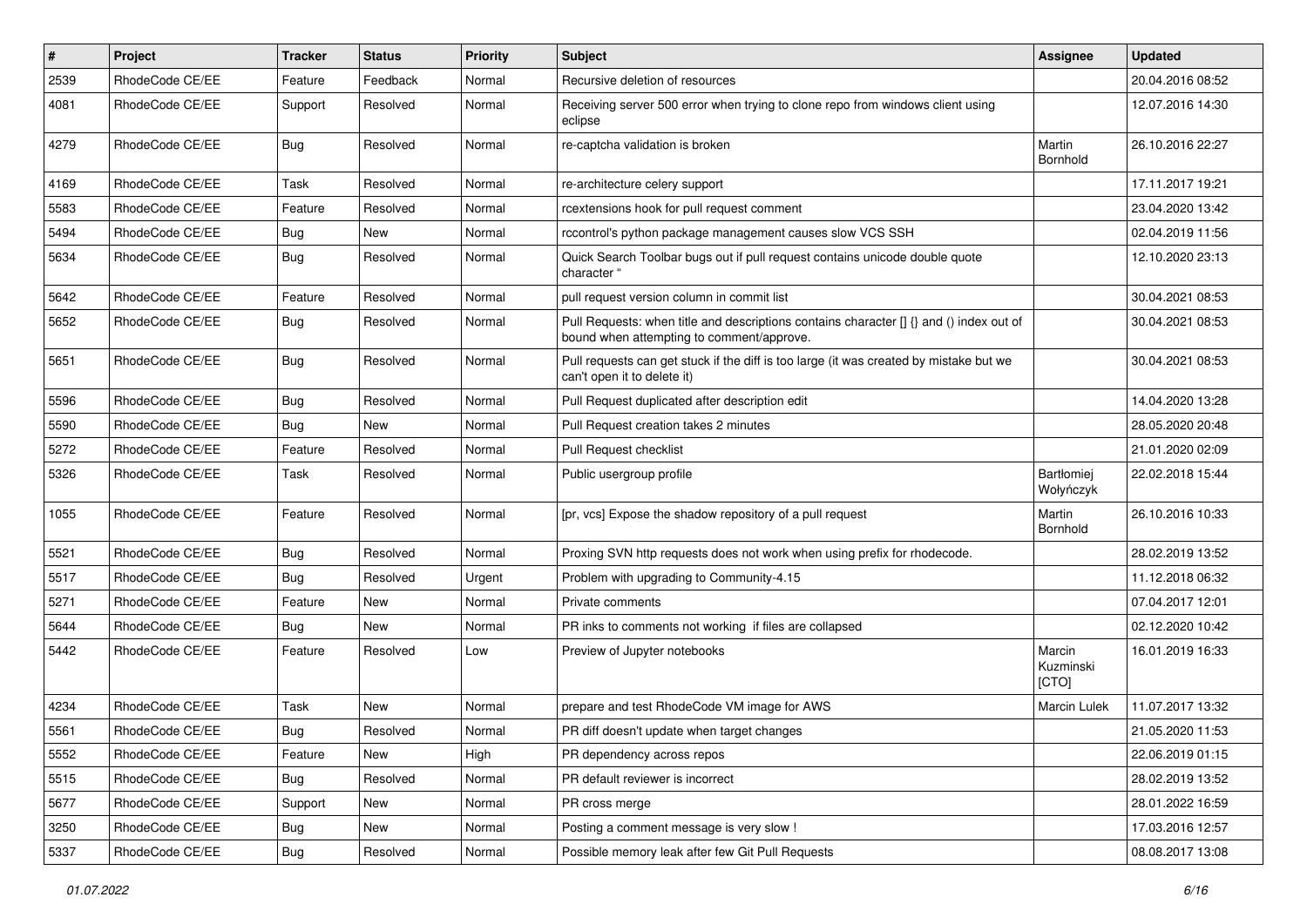| $\pmb{\#}$ | Project         | <b>Tracker</b> | <b>Status</b> | Priority | Subject                                                                                                            | Assignee                     | <b>Updated</b>   |
|------------|-----------------|----------------|---------------|----------|--------------------------------------------------------------------------------------------------------------------|------------------------------|------------------|
| 4202       | RhodeCode CE/EE | Task           | Resolved      | Normal   | Polish the 503.html page                                                                                           | Daniel D                     | 30.08.2016 23:54 |
| 5150       | RhodeCode CE/EE | Task           | Resolved      | Normal   | Password reset promts in my account should be hidden in accounts that are not of<br>type rhodecode                 | Marcin<br>Kuzminski<br>[CTO] | 02.01.2017 16:34 |
| 4151       | RhodeCode CE/EE | Task           | Resolved      | Normal   | [packaging] Subversion to current 1.9.X                                                                            |                              | 09.09.2016 10:18 |
| 4153       | RhodeCode CE/EE | Task           | Resolved      | Normal   | Optimize readme fetching by changing the system of readme detection                                                | Johannes<br>Bornhold         | 09.09.2016 10:17 |
| 5203       | RhodeCode CE/EE | Task           | Resolved      | Normal   | optimise large repos speed                                                                                         |                              | 08.09.2017 16:10 |
| 3615       | RhodeCode CE/EE | <b>Bug</b>     | New           | Low      | (OperationalError) too many SQL variables on admin journal page                                                    |                              | 06.05.2016 11:45 |
| 3923       | RhodeCode CE/EE | Bug            | New           | Normal   | odd exception on running internal-code                                                                             |                              | 09.08.2016 10:54 |
| 3484       | RhodeCode CE/EE | Task           | New           | Normal   | oauth: reduce required permissions for 3rd party                                                                   |                              | 13.04.2016 12:33 |
| 3483       | RhodeCode CE/EE | Bug            | New           | Normal   | oauth: disable 3rd party registration if RhodeCode registration is disabled                                        | Marcin<br>Kuzminski<br>[CTO] | 13.04.2016 12:13 |
| 5505       | RhodeCode CE/EE | Bug            | Resolved      | Normal   | Notification emails from RhodeCode is garbled in Outlook 2016 web client                                           |                              | 07.12.2018 09:49 |
| 5164       | RhodeCode CE/EE | Bug            | Resolved      | Normal   | non-web calls are leaking session objects                                                                          |                              | 13.01.2017 01:30 |
| 2264       | RhodeCode CE/EE | <b>Bug</b>     | Resolved      | Normal   | New user password change doesn't actually require a password change.                                               |                              | 12.08.2016 16:01 |
| 5655       | RhodeCode CE/EE | <b>Bug</b>     | Resolved      | Normal   | New public gist's id is always auto generated                                                                      |                              | 01.07.2021 12:06 |
| 5511       | RhodeCode CE/EE | Feature        | <b>New</b>    | Normal   | New feature to synchronize the fork with the remote repo from the summary page                                     |                              | 13.11.2018 01:23 |
| 4194       | RhodeCode CE/EE | Task           | Resolved      | Normal   | move svn http backend out of labs into a real VCS settings                                                         | Lisa Quatmann                | 14.09.2016 23:16 |
| 3261       | RhodeCode CE/EE | Task           | <b>New</b>    | Normal   | mousetrap.js bump to latest 1.5.X version                                                                          |                              | 17.03.2016 12:52 |
| 5633       | RhodeCode CE/EE | <b>Bug</b>     | Resolved      | Normal   | Moderately large pull requests fail because inefficient use of reviewer_data_json<br>column in pull requests table |                              | 12.10.2020 23:13 |
| 4244       | RhodeCode CE/EE | Support        | Resolved      | Normal   | mod day syn template error when using auth realm with spaces in it                                                 | Martin<br>Bornhold           | 28.09.2016 12:07 |
| 5632       | RhodeCode CE/EE | <b>Bug</b>     | <b>New</b>    | Normal   | Missing Parent Folder for Personal Repo lacks proper handling                                                      |                              | 03.08.2020 07:56 |
| 5221       | RhodeCode CE/EE | Task           | Resolved      | Normal   | Missing comment type in emails                                                                                     |                              | 19.02.2017 21:46 |
| 5615       | RhodeCode CE/EE | Feature        | Resolved      | Normal   | Misleading message in PR diff view "File was deleted in this version"                                              | Daniel D                     | 23.04.2020 17:40 |
| 5585       | RhodeCode CE/EE | Feature        | Resolved      | Normal   | Minimize downtime on rccontrol upgrade                                                                             |                              | 27.03.2020 09:45 |
| 4305       | RhodeCode CE/EE | Task           | Resolved      | Normal   | Meta-tagging could be excluded from limit                                                                          |                              | 09.11.2016 19:27 |
| 5396       | RhodeCode CE/EE | Feature        | Resolved      | Normal   | Merge state with shadow repo should be created during pull request                                                 |                              | 12.10.2017 21:57 |
| 5545       | RhodeCode CE/EE | <b>Bug</b>     | New           | Normal   | Merge commit to contain the username/reponame of the origin                                                        |                              | 28.02.2019 13:46 |
| 5669       | RhodeCode CE/EE | <b>Bug</b>     | Resolved      | Normal   | Mercurial commit messages doesn't show cyrillic symbols                                                            |                              | 01.10.2021 10:39 |
| 5368       | RhodeCode CE/EE | Feature        | Resolved      | Normal   | Mercurial: Close branch before merging it                                                                          | Mathieu Cantin               | 21.01.2020 02:11 |
| 5586       | RhodeCode CE/EE | Feature        | New           | Normal   | @mention should be a link                                                                                          |                              | 29.01.2020 11:46 |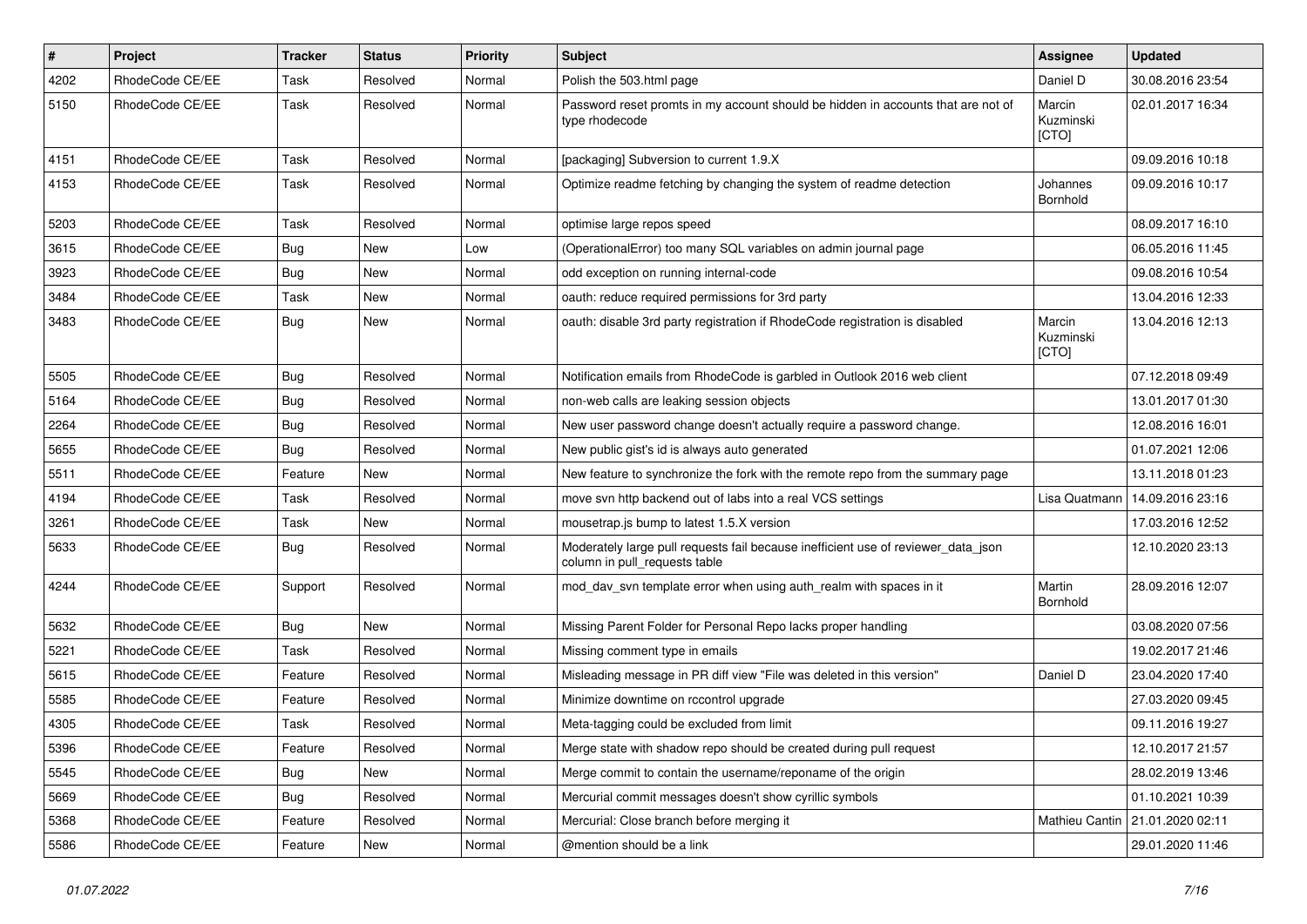| $\sharp$ | Project         | <b>Tracker</b> | <b>Status</b> | <b>Priority</b> | <b>Subject</b>                                                               | Assignee                     | <b>Updated</b>   |
|----------|-----------------|----------------|---------------|-----------------|------------------------------------------------------------------------------|------------------------------|------------------|
| 5507     | RhodeCode CE/EE | <b>Bug</b>     | Resolved      | Normal          | Markdown rendering needs improvement                                         |                              | 15.08.2019 15:40 |
| 5555     | RhodeCode CE/EE | Bug            | Resolved      | Normal          | Making Repository Public does not update the Default User Permissions        |                              | 28.05.2020 20:26 |
| 2817     | RhodeCode CE/EE | Feature        | Resolved      | Normal          | Make largefiles downloadable from the interface                              |                              | 27.03.2017 14:04 |
| 4000     | RhodeCode CE/EE | Feature        | New           | Normal          | Make compare more functional                                                 | Marcin<br>Kuzminski<br>[CTO] | 18.11.2017 19:11 |
| 5682     | RhodeCode CE/EE | Bug            | New           | Normal          | Login Page stuck until page is refreshed                                     |                              | 30.06.2022 20:31 |
| 5434     | RhodeCode CE/EE | Bug            | Resolved      | Immediate       | Locale problem                                                               |                              | 01.10.2021 09:51 |
| 5297     | RhodeCode CE/EE | Bug            | Resolved      | Normal          | Locale fails on a SuSE system                                                |                              | 31.10.2018 08:36 |
| 5621     | RhodeCode CE/EE | Bug            | Resolved      | Urgent          | LDAP + User Groups authentication plugin not working after upgrade to 4.19.x |                              | 15.06.2020 17:56 |
| 5495     | RhodeCode CE/EE | Support        | New           | Normal          | Idap to crowd users groups sync source                                       |                              | 10.09.2018 22:09 |
| 3332     | RhodeCode CE/EE | Support        | New           | Normal          | LDAP settings page: Add button "test connection"                             |                              | 17.03.2016 10:23 |
| 3372     | RhodeCode CE/EE | Bug            | In Progress   | High            | [Idap, groups] Customer gets an empty list of groups                         | Mikhail<br>Chernykh          | 08.06.2016 11:32 |
| 5256     | RhodeCode CE/EE | Feature        | New           | Normal          | Last repository access time.                                                 |                              | 23.03.2017 16:34 |
| 5643     | RhodeCode CE/EE | Feature        | Resolved      | Low             | jump to bottom of review                                                     |                              | 30.04.2021 08:53 |
| 5579     | RhodeCode CE/EE | Bug            | Resolved      | Normal          | JS bug when a commit message can be parsed as a number                       | Daniel D                     | 20.01.2020 10:04 |
| 5379     | RhodeCode CE/EE | Bug            | Resolved      | Normal          | Journal RSS feed errors                                                      |                              | 01.09.2017 16:40 |
| 4306     | RhodeCode CE/EE | Bug            | Resolved      | Normal          | Issue to push file with character # on a SVN                                 |                              | 03.04.2017 16:44 |
| 5399     | RhodeCode CE/EE | Bug            | In Progress   | High            | Issues with Git LFS integration                                              |                              | 07.07.2019 22:21 |
| 5200     | RhodeCode CE/EE | Task           | <b>New</b>    | Normal          | investigate search improvements                                              |                              | 16.12.2019 16:04 |
| 4199     | RhodeCode CE/EE | Bug            | Resolved      | High            | investigate: ongoing SSL problems when switching to 4.X from 3.X             | Johannes<br>Bornhold         | 15.09.2016 13:14 |
| 5538     | RhodeCode CE/EE | Bug            | <b>New</b>    | Normal          | internal server error (UnicodeDecodeError) during rhodecode-index request    |                              | 20.02.2019 14:43 |
| 5457     | RhodeCode CE/EE | Bug            | Resolved      | Normal          | Internal server error on full-text search settings page with Elasticsearch   |                              | 16.04.2018 09:08 |
| 4285     | RhodeCode CE/EE | Bug            | <b>New</b>    | Normal          | Intermittent error while trying to create or fork a repository               |                              | 17.10.2016 22:42 |
| 4180     | RhodeCode CE/EE | Task           | Resolved      | Normal          | integrations: possible limit the updates sent                                | Daniel D                     | 22.08.2016 12:22 |
| 4157     | RhodeCode CE/EE | Feature        | New           | Normal          | [integrations] Integrate with industry standard SW development tools         | Daniel D                     | 08.08.2016 12:55 |
| 4181     | RhodeCode CE/EE | Task           | Resolved      | Normal          | Integrations: allow root repos only integrations                             | Daniel D                     | 31.08.2016 17:44 |
| 5406     | RhodeCode CE/EE | Bug            | New           | Normal          | <b>Installer Fails</b>                                                       |                              | 01.12.2017 11:52 |
| 5630     | RhodeCode CE/EE | Bug            | <b>New</b>    | Normal          | Inline comments do not follow the line of code                               |                              | 21.07.2020 11:25 |
| 5548     | RhodeCode CE/EE | Feature        | New           | Normal          | Initial Search API                                                           | Peter Colledge               | 07.07.2019 22:21 |
| 5386     | RhodeCode CE/EE | Task           | Resolved      | Normal          | Increase security for Email Change                                           | Marcin<br>Kuzminski<br>[CTO] | 17.02.2018 17:29 |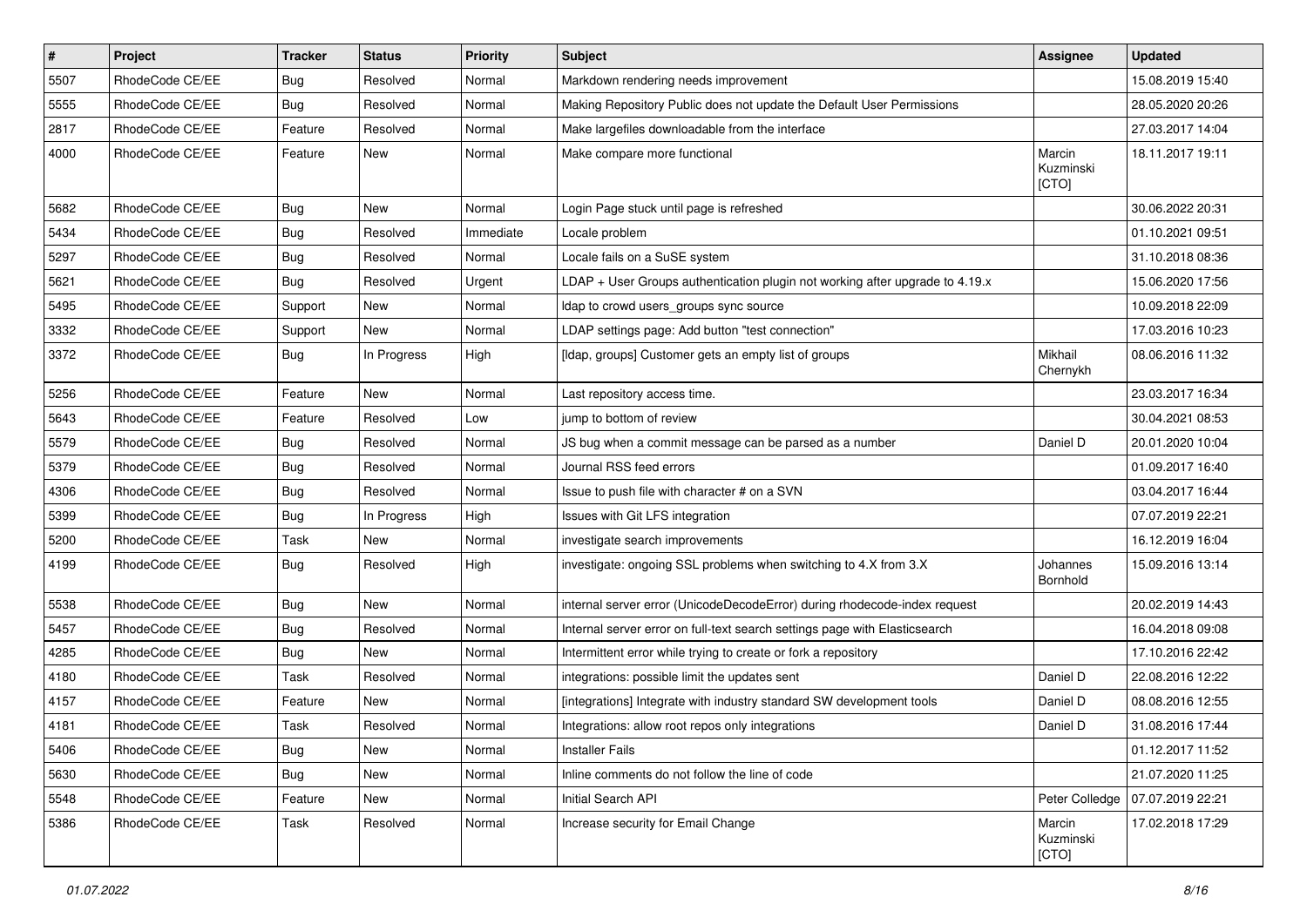| $\vert$ # | Project         | Tracker    | <b>Status</b> | <b>Priority</b> | <b>Subject</b>                                                                                       | Assignee                     | <b>Updated</b>                   |
|-----------|-----------------|------------|---------------|-----------------|------------------------------------------------------------------------------------------------------|------------------------------|----------------------------------|
| 5680      | RhodeCode CE/EE | <b>Bug</b> | New           | High            | Inconsistent timezone display                                                                        |                              | 20.04.2022 14:15                 |
| 4193      | RhodeCode CE/EE | Feature    | In Progress   | Normal          | Improve Filter Functionality in the Change Log                                                       | Marcin<br>Kuzminski<br>[CTO] | 22.09.2017 10:25                 |
| 1131      | RhodeCode CE/EE | Feature    | Resolved      | Normal          | Implement default reviewers for code review                                                          | Daniel D                     | 21.09.2016 18:28                 |
| 5255      | RhodeCode CE/EE | Support    | New           | Normal          | I can't access issues created by me from mail                                                        |                              | 04.04.2017 11:28                 |
| 5554      | RhodeCode CE/EE | Support    | Resolved      | Normal          | How to increase number of commits shown in pagination on dashboard and<br>changelog                  |                              | 21.01.2020 02:08                 |
| 5500      | RhodeCode CE/EE | Bug        | New           | Normal          | How to enable/set "RC SKIP HOOKS" to disable svn hooks?                                              |                              | 02.10.2018 07:45                 |
| 5375      | RhodeCode CE/EE | Support    | Resolved      | Normal          | How do I configure "Go to" to just search repository names?                                          |                              | 16.08.2017 18:00                 |
| 5576      | RhodeCode CE/EE | Bug        | Resolved      | High            | Hosting many repositories                                                                            | Craig Fairhurst              | 12.02.2020 12:55                 |
| 5497      | RhodeCode CE/EE | Support    | New           | Normal          | hg push hangs                                                                                        |                              | 30.08.2018 22:15                 |
| 5574      | RhodeCode CE/EE | Feature    | Resolved      | Normal          | hg: Information for external hooks                                                                   |                              | 30.07.2020 15:40                 |
| 5595      | RhodeCode CE/EE | Feature    | New           | Normal          | Group code review mail notification                                                                  |                              | 03.03.2020 10:17                 |
| 5489      | RhodeCode CE/EE | Bug        | Resolved      | High            | grant_user_permission_to_repo_group API call fails to set permissions on child<br>repos              |                              | 11.07.2018 09:57                 |
| 4223      | RhodeCode CE/EE | Bug        | Resolved      | High            | [git, tags] annotated tags not appearing in UI                                                       | Daniel D                     | 12.09.2016 06:12                 |
| 5257      | RhodeCode CE/EE | <b>Bug</b> | New           | Normal          | Git repository with big binary file provokes error and strange behavior/memory leak<br>of RH.        | Marcin<br>Kuzminski<br>[CTO] | 23.03.2017 22:02                 |
| 4273      | RhodeCode CE/EE | <b>Bug</b> | Resolved      | Urgent          | GIT executable not seen by vcsserver                                                                 | Martin<br>Bornhold           | 13.10.2016 15:45                 |
| 4243      | RhodeCode CE/EE | Support    | Resolved      | High            | Gist visibility update?                                                                              | Martin<br>Bornhold           | 27.09.2016 06:40                 |
| 5513      | RhodeCode CE/EE | Bug        | Resolved      | High            | Gist: GitHub flavoured markdown gist creation fails                                                  |                              | 07.07.2019 22:21                 |
| 5618      | RhodeCode CE/EE | Support    | New           | Normal          | Getting HTTP 502 Bad Gateway when trying to push (or clone) on a slow network                        |                              | 27.05.2020 21:56                 |
| 4203      | RhodeCode CE/EE | Task       | Resolved      | Normal          | Get rid of svn.proxy.parent_path_root, and replace it with reading storage location<br>from Database | Martin<br>Bornhold           | 22.09.2016 14:31                 |
| 5662      | RhodeCode CE/EE | <b>Bug</b> | New           | Normal          | Full text search not working due to crash in whoosh                                                  |                              | 07.06.2022 08:31                 |
| 4277      | RhodeCode CE/EE | Bug        | Resolved      | Normal          | [frontend] System info page does not work correctly in safari.                                       | Martin<br>Bornhold           | 04.11.2016 12:08                 |
| 3488      | RhodeCode CE/EE | Bug        | Resolved      | Normal          | [frontend, styling] update icon font                                                                 |                              | Lisa Quatmann   04.10.2016 13:27 |
| 4254      | RhodeCode CE/EE | Bug        | Resolved      | Normal          | [frontend] 500 Internal Server Error with i18n-ed pages                                              | Lisa Quatmann                | 30.09.2016 14:38                 |
| 5213      | RhodeCode CE/EE | Bug        | Resolved      | Normal          | Fixing Apache Proxy timeout issues                                                                   |                              | 14.02.2017 09:44                 |
| 4281      | RhodeCode CE/EE | Task       | Resolved      | Normal          | Fix docs on To `increase database performance`                                                       | Marcin<br>Kuzminski<br>[CTO] | 18.10.2016 16:39                 |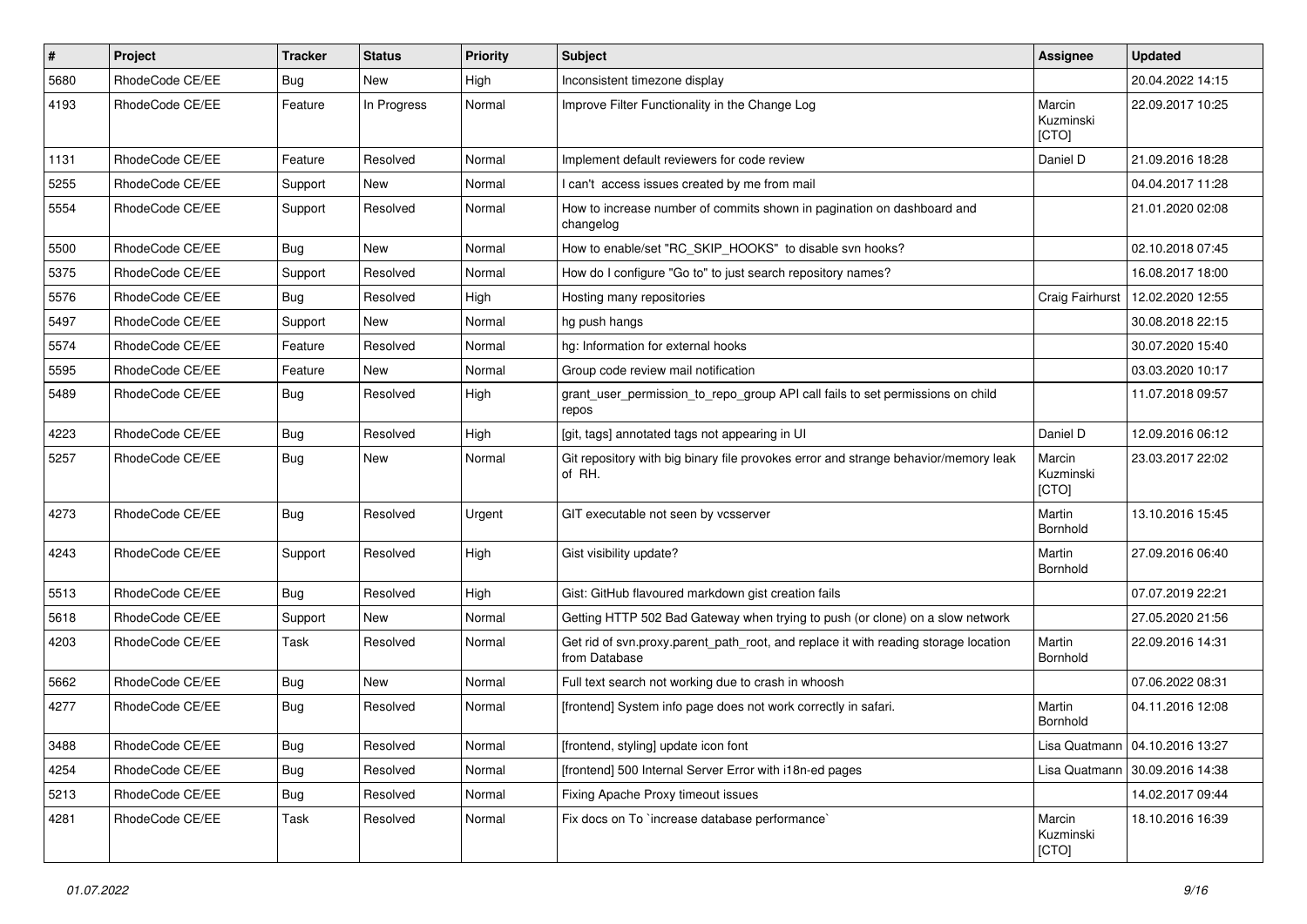| $\pmb{\#}$ | Project         | <b>Tracker</b> | <b>Status</b> | <b>Priority</b> | <b>Subject</b>                                                                               | Assignee                     | <b>Updated</b>   |
|------------|-----------------|----------------|---------------|-----------------|----------------------------------------------------------------------------------------------|------------------------------|------------------|
| 4184       | RhodeCode CE/EE | Bug            | Resolved      | High            | fix content INT overflow bug                                                                 | Marcin<br>Kuzminski<br>[CTO] | 23.08.2016 10:31 |
| 5575       | RhodeCode CE/EE | <b>Bug</b>     | Resolved      | Low             | Filtering username containing '-' does not work in Admin audit log panel                     |                              | 20.01.2020 10:04 |
| 4109       | RhodeCode CE/EE | <b>Bug</b>     | <b>New</b>    | Normal          | [files] The "switch to commit" widget is broken after using browser back button              |                              | 17.04.2018 21:50 |
| 5610       | RhodeCode CE/EE | <b>Bug</b>     | Resolved      | Normal          | Files navigation looses the at= <name> marker</name>                                         | Daniel D                     | 03.10.2021 23:23 |
| 4045       | RhodeCode CE/EE | Task           | New           | Normal          | File permissions                                                                             |                              | 17.04.2018 21:49 |
| 5613       | RhodeCode CE/EE | Feature        | New           | Low             | Feature Request: Issue tracker link in new tab/window                                        |                              | 03.10.2021 23:25 |
| 5503       | RhodeCode CE/EE | Support        | New           | Normal          | failed to upgrade to 4.13.3                                                                  |                              | 06.11.2018 18:28 |
| 4035       | RhodeCode CE/EE | <b>Bug</b>     | In Progress   | Normal          | failed to create whoosh index                                                                | Marcin<br>Kuzminski<br>[CTO] | 06.07.2016 00:04 |
| 3377       | RhodeCode CE/EE | Task           | New           | Normal          | extra fields types extensions                                                                |                              | 24.03.2016 15:23 |
| 5653       | RhodeCode CE/EE | Feature        | <b>New</b>    | Normal          | Extend SSH clone to support cloning by repo id.                                              | Marcin<br>Kuzminski<br>[CTO] | 17.02.2021 12:58 |
| 3472       | RhodeCode CE/EE | Feature        | <b>New</b>    | Normal          | Expose unified hooks that can be used in SSH backend                                         |                              | 14.04.2016 17:54 |
| 5581       | RhodeCode CE/EE | Feature        | Resolved      | Normal          | expose `send_email` option in the HTTP API, for `comment_commit` and<br>comment pull request | Daniel D                     | 29.01.2020 11:46 |
| 3486       | RhodeCode CE/EE | Feature        | <b>New</b>    | Normal          | expose origin of permission in perm dict for users                                           |                              | 06.06.2016 10:54 |
| 5546       | RhodeCode CE/EE | Support        | Resolved      | Normal          | experiments with mercurial 4.9                                                               |                              | 26.03.2019 09:23 |
| 5553       | RhodeCode CE/EE | Bug            | New           | Normal          | Exceptions Tracker - Exception ID: 140095575901360 after upgrade to the lastes<br>version    | Thierry<br>Wynsdau           | 10.07.2019 10:33 |
| 4259       | RhodeCode CE/EE | Task           | Resolved      | Low             | Events, create post-create-user event                                                        | Daniel D                     | 30.01.2017 20:11 |
| 5444       | RhodeCode CE/EE | Bug            | Resolved      | Normal          | Error while creating a pull request on a Mercurial repository                                |                              | 17.04.2018 22:29 |
| 5376       | RhodeCode CE/EE | Bug            | Resolved      | Normal          | error: pretxnchangegroup.acl hook failed: acl: user "" denied on branch "default"            |                              | 16.08.2017 19:45 |
| 5657       | RhodeCode CE/EE | <b>Bug</b>     | New           | Normal          | Error in maintenance page                                                                    |                              | 30.03.2021 15:09 |
| 5656       | RhodeCode CE/EE | Bug            | Resolved      | Normal          | Error for branch permission page                                                             |                              | 30.04.2021 08:53 |
| 4206       | RhodeCode CE/EE | Bug            | Resolved      | High            | Error creating SVN groups                                                                    |                              | 15.09.2016 13:24 |
| 5499       | RhodeCode CE/EE | Support        | <b>New</b>    | Normal          | ERROR [celery.worker.consumer.consumer] consumer: Cannot connect                             |                              | 11.09.2018 08:39 |
| 5567       | RhodeCode CE/EE | Bug            | Resolved      | High            | Error after PR was updated                                                                   |                              | 20.01.2020 10:04 |
| 4266       | RhodeCode CE/EE | Bug            | Resolved      | Normal          | Error 500 on integrations page after setting up Webhook                                      |                              | 17.10.2016 15:35 |
| 4036       | RhodeCode CE/EE | Bug            | Resolved      | Normal          | encrypted clone uri can throw unicodeerror after key change                                  | Marcin<br>Kuzminski<br>[CTO] | 27.06.2016 19:38 |
| 5265       | RhodeCode CE/EE | Task           | Resolved      | Normal          | Enable phases support                                                                        |                              | 11.05.2017 11:10 |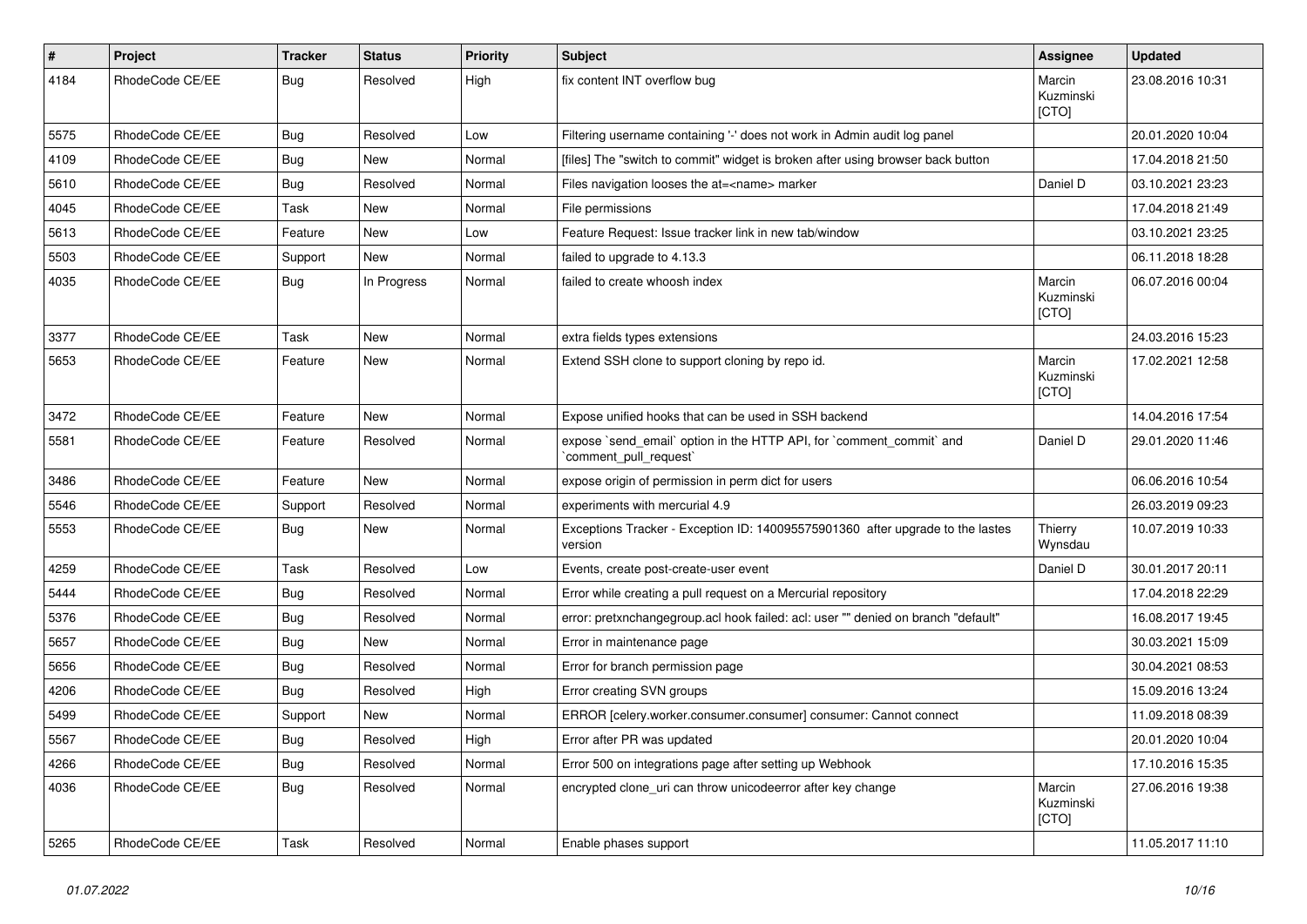| $\pmb{\#}$ | Project         | <b>Tracker</b> | <b>Status</b> | <b>Priority</b> | <b>Subject</b>                                                                                                     | Assignee                     | <b>Updated</b>   |
|------------|-----------------|----------------|---------------|-----------------|--------------------------------------------------------------------------------------------------------------------|------------------------------|------------------|
| 4237       | RhodeCode CE/EE | Task           | Resolved      | Normal          | Enable HTTP support                                                                                                | Martin<br>Bornhold           | 12.10.2016 11:51 |
| 5528       | RhodeCode CE/EE | Bug            | Resolved      | High            | Empty Unicode file causes the PR to return HTTP 500                                                                |                              | 28.02.2019 13:52 |
| 4213       | RhodeCode CE/EE | Feature        | <b>New</b>    | High            | Embed PostgreSQL database                                                                                          | Marcin<br>Kuzminski<br>[CTO] | 03.09.2016 23:45 |
| 5304       | RhodeCode CE/EE | Bug            | Resolved      | Normal          | Email template not correct                                                                                         |                              | 31.10.2018 08:36 |
| 5530       | RhodeCode CE/EE | Bug            | Resolved      | Normal          | Email integration has incorrect url                                                                                |                              | 09.02.2019 10:33 |
| 5381       | RhodeCode CE/EE | Bug            | Resolved      | Normal          | Email integration changeset links invalid                                                                          |                              | 06.09.2017 12:29 |
| 5469       | RhodeCode CE/EE | Feature        | Resolved      | Normal          | elastisearch > 2.x not supported ?                                                                                 |                              | 21.01.2020 02:19 |
| 4116       | RhodeCode CE/EE | Bug            | New           | High            | [ee] Starting EE or running paster commands like setup-rhodecode does not work<br>without setting LC_ALL properly. |                              | 18.08.2016 21:03 |
| 4268       | RhodeCode CE/EE | Bug            | Resolved      | High            | [ee] default reviewers from changed lines is returning wrong values                                                | Daniel D                     | 06.10.2016 14:35 |
| 4296       | RhodeCode CE/EE | Bug            | Resolved      | Normal          | [ee] Can not create pull requests with reviewers.                                                                  | Daniel D                     | 07.11.2016 21:17 |
| 4074       | RhodeCode CE/EE | Feature        | <b>New</b>    | Normal          | Edit review comment                                                                                                | Bartłomiej<br>Wołyńczyk      | 17.04.2018 21:51 |
| 3351       | RhodeCode CE/EE | <b>Bug</b>     | <b>New</b>    | Normal          | Duplicate IP whitelist entry shows error flash                                                                     |                              | 21.03.2016 15:54 |
| 3382       | RhodeCode CE/EE | <b>Bug</b>     | <b>New</b>    | Normal          | download superrepo with subrepos                                                                                   |                              | 25.03.2016 01:30 |
| 4224       | RhodeCode CE/EE | Bug            | Resolved      | Normal          | [docs] update docs re: removing old instances when switching editions                                              | Lisa Quatmann                | 11.10.2016 15:36 |
| 4675       | RhodeCode CE/EE | Bug            | Resolved      | Normal          | Disk free inodes are displayed incorrectly                                                                         |                              | 13.12.2016 22:41 |
| 4669       | RhodeCode CE/EE | Task           | <b>New</b>    | Normal          | disable pytest sugar on nix-build                                                                                  |                              | 01.12.2016 12:52 |
| 3556       | RhodeCode CE/EE | Task           | Resolved      | Normal          | Disable and rename initial repo scan flag                                                                          | Marcin<br>Kuzminski<br>[CTO] | 22.04.2016 14:33 |
| 5629       | RhodeCode CE/EE | Bug            | <b>New</b>    | Normal          | Diff truncated on small files                                                                                      |                              | 21.07.2020 08:58 |
| 4311       | RhodeCode CE/EE | Task           | Resolved      | Normal          | Diffs feedback                                                                                                     | Daniel D                     | 26.11.2016 14:10 |
| 4183       | RhodeCode CE/EE | Feature        | Resolved      | Normal          | Different roles for PR reviewers                                                                                   | Daniel D                     | 12.10.2020 23:13 |
| 3440       | RhodeCode CE/EE | Feature        | <b>New</b>    | Normal          | [design, ux] mock-up user interface for adding a branch/bookmark                                                   |                              | 05.04.2016 09:21 |
| 2744       | RhodeCode CE/EE | Task           | Resolved      | Normal          | Deprecating Internet Explorer                                                                                      |                              | 06.07.2016 12:04 |
| 4238       | RhodeCode CE/EE | Task           | Resolved      | Normal          | default reviewers updates                                                                                          | Daniel D                     | 06.10.2016 14:26 |
| 5601       | RhodeCode CE/EE | Feature        | Resolved      | Normal          | Default navigation should be by branch name not commit id                                                          |                              | 04.06.2020 23:51 |
| 4155       | RhodeCode CE/EE | Bug            | Resolved      | Low             | Date of Last Change is not displayed correctly                                                                     | Marcin<br>Kuzminski<br>[CTO] | 21.01.2020 02:20 |
| 5679       | RhodeCode CE/EE | Bug            | New           | Normal          | Data directory continues to grow until it fills disk partition                                                     |                              | 25.04.2022 11:42 |
| 5496       | RhodeCode CE/EE | Support        | New           | Normal          | database migration 4.11.6 mysql to 4.12.4 postgres                                                                 |                              | 27.08.2018 21:17 |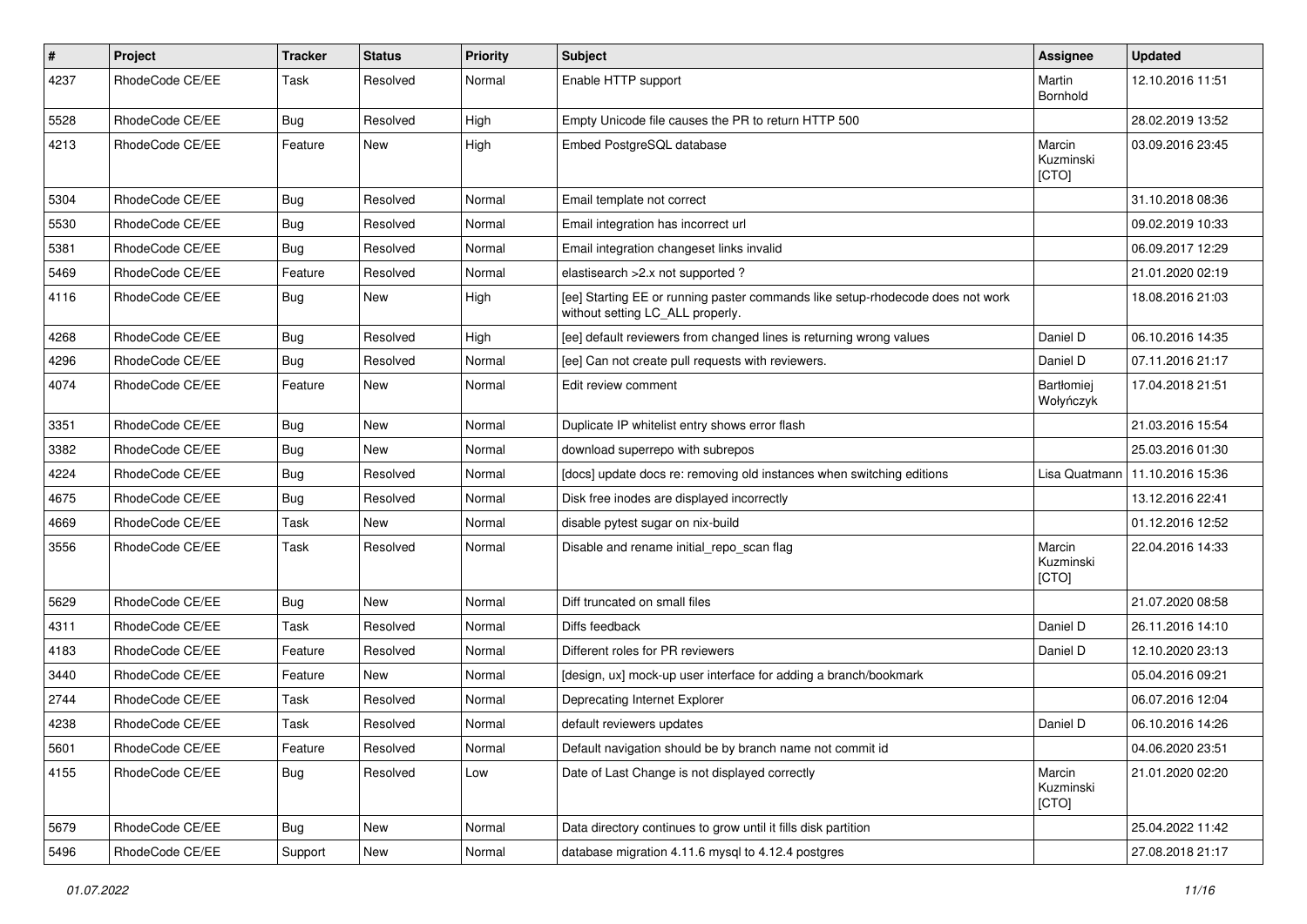| #    | Project         | <b>Tracker</b> | <b>Status</b> | <b>Priority</b> | <b>Subject</b>                                                                                        | Assignee                       | <b>Updated</b>   |
|------|-----------------|----------------|---------------|-----------------|-------------------------------------------------------------------------------------------------------|--------------------------------|------------------|
| 4251 | RhodeCode CE/EE | Task           | Feedback      | High            | [customer] Pull request with subrepos                                                                 | Martin<br>Bornhold             | 10.11.2016 17:52 |
| 5594 | RhodeCode CE/EE | <b>Bug</b>     | Resolved      | Normal          | Credentials in Repository Settings for Pull requests are exposed                                      |                                | 28.05.2020 20:25 |
| 5623 | RhodeCode CE/EE | Bug            | Resolved      | Normal          | Credentials for remote repository URL leaking in Repository Header                                    |                                | 22.07.2020 00:47 |
| 5462 | RhodeCode CE/EE | Bug            | <b>New</b>    | Normal          | create_repo api fails with celery enabled                                                             |                                | 10.07.2018 17:49 |
| 5612 | RhodeCode CE/EE | Bug            | New           | Low             | CPU cores getting maxed out by VCSServer on Repository Size request                                   |                                | 03.10.2021 23:25 |
| 5602 | RhodeCode CE/EE | Feature        | Resolved      | Normal          | Copy full path only copies partial                                                                    | Daniel D                       | 30.03.2020 16:04 |
| 4245 | RhodeCode CE/EE | Task           | Resolved      | Normal          | Convert control command to use http mode by default                                                   | Marcin<br>Kuzminski<br>[CTO]   | 14.10.2016 16:13 |
| 5557 | RhodeCode CE/EE | <b>Bug</b>     | Resolved      | Normal          | Consider removing slashes from the RSS feed names                                                     |                                | 31.10.2019 19:54 |
| 4222 | RhodeCode CE/EE | Feature        | New           | Normal          | Configurable detection of READMEs                                                                     |                                | 09.09.2016 10:05 |
| 5558 | RhodeCode CE/EE | Bug            | Resolved      | Low             | Commit compare window covers text                                                                     |                                | 08.07.2019 18:12 |
| 5371 | RhodeCode CE/EE | Bug            | New           | Normal          | Comment times in Pull Requests are off by 1 day                                                       |                                | 10.04.2018 15:11 |
| 5270 | RhodeCode CE/EE | Task           | New           | Normal          | Comments updates                                                                                      | <b>Bartłomiej</b><br>Wołyńczyk | 17.04.2018 21:51 |
| 5273 | RhodeCode CE/EE | Feature        | New           | Normal          | Comment status                                                                                        |                                | 07.04.2017 13:10 |
| 148  | RhodeCode CE/EE | Feature        | New           | Normal          | [comments] Add per file and multiline comments in a changeset                                         |                                | 25.05.2016 10:20 |
| 5654 | RhodeCode CE/EE | <b>Bug</b>     | New           | Normal          | Comment formatting broken when containing @ in a code block                                           |                                | 24.02.2021 12:10 |
| 5603 | RhodeCode CE/EE | Feature        | Resolved      | Normal          | Code search - highlight matching search terms                                                         |                                | 30.03.2020 11:16 |
| 5637 | RhodeCode CE/EE | Feature        | <b>New</b>    | Normal          | Clone URL templates - add per repository/namespace                                                    |                                | 29.10.2020 09:38 |
| 1404 | RhodeCode CE/EE | Bug            | Resolved      | Normal          | clone of really huge git repo (4gb) causes pyro to explode                                            |                                | 07.02.2017 14:52 |
| 4140 | RhodeCode CE/EE | Task           | Resolved      | Normal          | Check middleware chain status, and Verify that special middleware is catching<br>exceptions correctly |                                | 23.08.2016 12:13 |
| 5468 | RhodeCode CE/EE | Support        | New           | Normal          | Check logic for updating last commit for repository groups                                            |                                | 30.08.2018 09:47 |
| 5560 | RhodeCode CE/EE | Bug            | Resolved      | High            | Check all permission API function to flush caches for auth_perms                                      |                                | 08.06.2021 23:56 |
| 5482 | RhodeCode CE/EE | Bug            | Resolved      | Normal          | Changing a repo's 'Remote pull uri' in its Settings fails with 'No repo type specified'               |                                | 31.10.2018 08:37 |
| 5631 | RhodeCode CE/EE | Feature        | <b>New</b>    | Normal          | Change target of PR                                                                                   |                                | 31.07.2020 17:05 |
| 5461 | RhodeCode CE/EE | Bug            | Resolved      | Normal          | Changes to user group permissions via API are not audit logged                                        |                                | 30.08.2018 09:47 |
| 5490 | RhodeCode CE/EE | Bug            | Resolved      | Normal          | Changes to repo group permissions via API are not audit logged                                        |                                | 28.02.2019 13:52 |
| 5187 | RhodeCode CE/EE | Feature        | Resolved      | Normal          | changelog dynamic loading of commits                                                                  |                                | 12.06.2018 12:31 |
| 5609 | RhodeCode CE/EE | Support        | Resolved      | Normal          | Change git diff algorithm                                                                             |                                | 31.03.2020 22:08 |
| 5600 | RhodeCode CE/EE | Feature        | New           | Normal          | Change default repository landing page                                                                |                                | 27.01.2021 01:04 |
| 3971 | RhodeCode CE/EE | <b>Bug</b>     | Resolved      | Normal          | [ce, vcs] Merge requests/Pull requests failing due to rebase problem                                  | Johannes<br>Bornhold           | 19.07.2016 15:54 |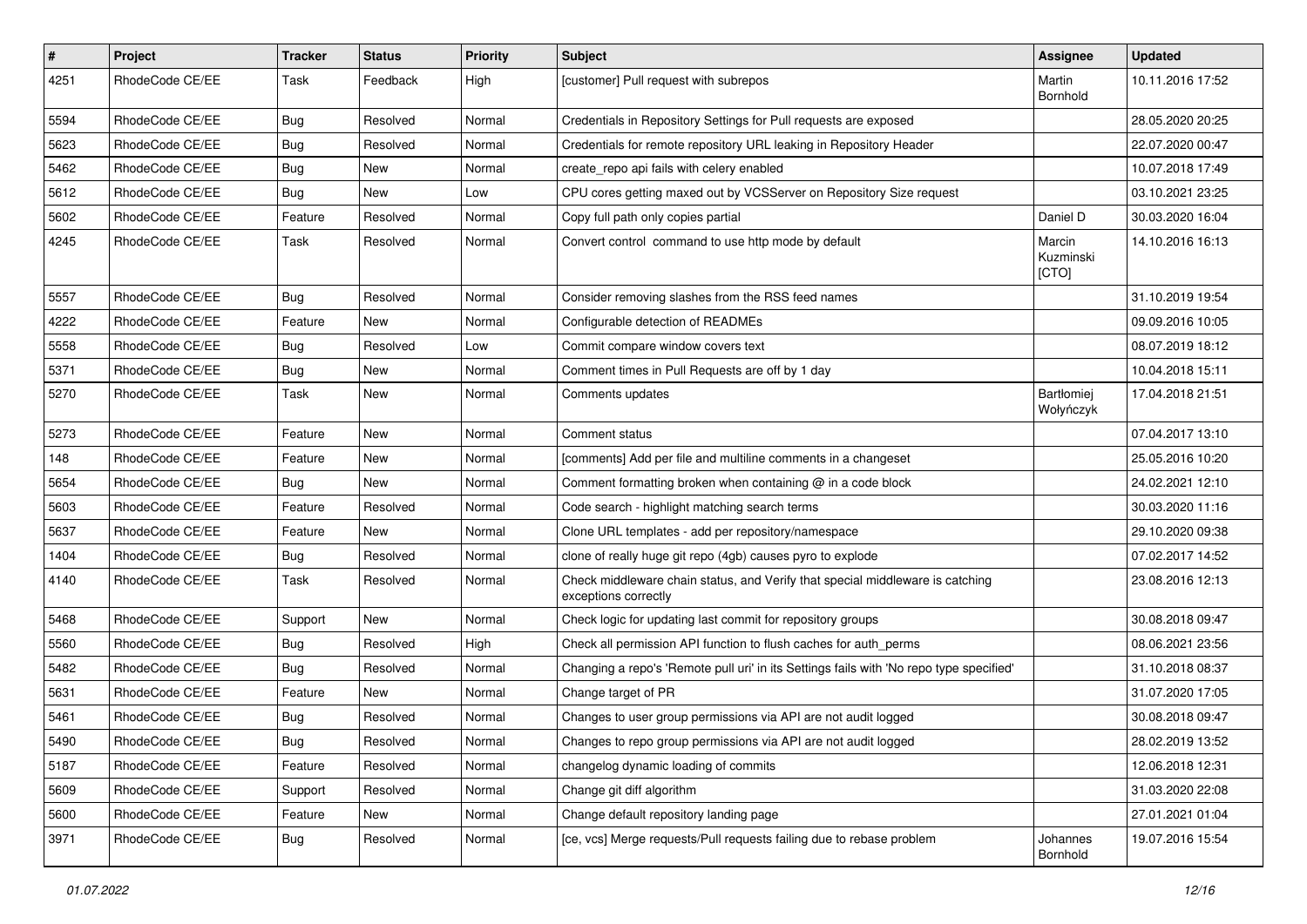| $\vert$ # | <b>Project</b>  | <b>Tracker</b> | <b>Status</b> | <b>Priority</b> | <b>Subject</b>                                                                               | Assignee                     | <b>Updated</b>   |
|-----------|-----------------|----------------|---------------|-----------------|----------------------------------------------------------------------------------------------|------------------------------|------------------|
| 3956      | RhodeCode CE/EE | Bug            | <b>New</b>    | Normal          | [ce] - svn commit with all 'None' properties (author, message, etc.)                         |                              | 23.05.2016 17:22 |
| 4166      | RhodeCode CE/EE | Bug            | Resolved      | Urgent          | [ce] Rhodecode crashing after MySQL error                                                    |                              | 23.08.2016 23:35 |
| 4120      | RhodeCode CE/EE | Task           | <b>New</b>    | Normal          | [ce] replace get_repo_nodes api                                                              | Daniel D                     | 17.04.2018 21:49 |
| 3963      | RhodeCode CE/EE | <b>Bug</b>     | <b>New</b>    | Normal          | [ce] Getting a newly added repo via remap/rescan via api gives no data                       |                              | 27.05.2016 05:02 |
| 3454      | RhodeCode CE/EE | Task           | Feedback      | Normal          | [ce/ee] visually differentiate the two editions                                              | Marcin<br>Kuzminski<br>[CTO] | 10.08.2016 03:30 |
| 4246      | RhodeCode CE/EE | Task           | <b>New</b>    | Normal          | [ce, ee, vcs, git] add tests for annotated git tags                                          | Daniel D                     | 13.02.2018 18:03 |
| 4256      | RhodeCode CE/EE | Bug            | New           | Normal          | [ce, ee, ux] Source code highlight colors conflict with red/green inserted/deleted<br>blocks | Daniel D                     | 03.10.2016 05:00 |
| 4154      | RhodeCode CE/EE | Bug            | New           | Low             | [ce, ee] user register via github captcha                                                    |                              | 05.08.2016 22:51 |
| 4288      | RhodeCode CE/EE | Task           | Resolved      | Normal          | [ce, ee] unify controllers that use diffs                                                    | Daniel D                     | 02.08.2017 11:41 |
| 3950      | RhodeCode CE/EE | Bug            | Resolved      | Normal          | [ce, ee] trying to merge pr against a deleted branch/bookmark breaks the pr page             | Martin<br>Bornhold           | 27.10.2016 16:12 |
| 4208      | RhodeCode CE/EE | Bug            | <b>New</b>    | Normal          | [ce, ee] test errors get hidden by error page                                                | Daniel D                     | 14.09.2016 12:00 |
| 4192      | RhodeCode CE/EE | Feature        | Resolved      | Normal          | [ce, ee] slack/hipchat integrations group commits by branch pushed                           |                              | 09.09.2016 19:01 |
| 4121      | RhodeCode CE/EE | <b>Bug</b>     | Resolved      | Normal          | [ce, ee] server announcement has extra margin                                                | Lisa Quatmann                | 26.09.2016 14:00 |
| 4110      | RhodeCode CE/EE | Bug            | In Progress   | Normal          | [ce, ee] repos can be named _admin, _static                                                  | Daniel D                     | 20.07.2016 19:51 |
| 4225      | RhodeCode CE/EE | Feature        | Resolved      | Normal          | [ce, ee] repo group integrations cascade to child repo groups                                | Daniel D                     | 14.09.2016 11:12 |
| 4175      | RhodeCode CE/EE | Feature        | Resolved      | Normal          | [ce, ee] repo group integrations                                                             | Daniel D                     | 16.08.2016 20:00 |
| 4179      | RhodeCode CE/EE | Task           | <b>New</b>    | Normal          | [ce, ee] refine perms summary list                                                           | Daniel D                     | 14.09.2016 12:09 |
| 4092      | RhodeCode CE/EE | <b>Bug</b>     | Feedback      | Normal          | [ce, ee] Redmine/JIRA integrations - smart commits                                           | Daniel D                     | 21.07.2016 12:59 |
| 4091      | RhodeCode CE/EE | Bug            | Resolved      | Normal          | [ce, ee] Redmine integration blocks for 30 seconds if redmine server not available           | Daniel D                     | 15.07.2016 12:26 |
| 4232      | RhodeCode CE/EE | Feature        | <b>New</b>    | Normal          | [ce, ee, pr, compare] redo diffs, support side by side diffs, html diffs                     | Daniel D                     | 25.10.2016 15:40 |
| 4173      | RhodeCode CE/EE | <b>Bug</b>     | Resolved      | Urgent          | [ce, ee] mysql recycle pool timeout not working                                              | Daniel D                     | 16.08.2016 22:02 |
| 4040      | RhodeCode CE/EE | Bug            | New           | Low             | [ce, ee] logout when logged out causes 403 Cross-site request forgery detected               |                              | 23.06.2016 13:40 |
| 4267      | RhodeCode CE/EE | Feature        | Resolved      | Normal          | [ce, ee] jira tracker integration wildcard project key support                               | Daniel D                     | 10.10.2016 20:13 |
| 4211      | RhodeCode CE/EE | Feature        | Resolved      | Normal          | [ce, ee] increase webhook flexibility                                                        | Marcin<br>Kuzminski<br>[CTO] | 20.06.2022 10:55 |
| 4197      | RhodeCode CE/EE | Task           | New           | Normal          | [ce, ee] get list of users with their permissions to a repository                            | Daniel D                     | 22.09.2017 10:30 |
| 4147      | RhodeCode CE/EE | Task           | <b>New</b>    | Normal          | [ce, ee, docs] Events documentation                                                          | Daniel D                     | 15.08.2016 12:33 |
| 4289      | RhodeCode CE/EE | Task           | New           | Low             | [ce, ee] clean up pygments lexer functions + handling                                        | Daniel D                     | 21.10.2016 14:44 |
| 4163      | RhodeCode CE/EE | Task           | <b>New</b>    | Normal          | [ce, ee] celery refactor + upgrade                                                           |                              | 15.08.2016 12:32 |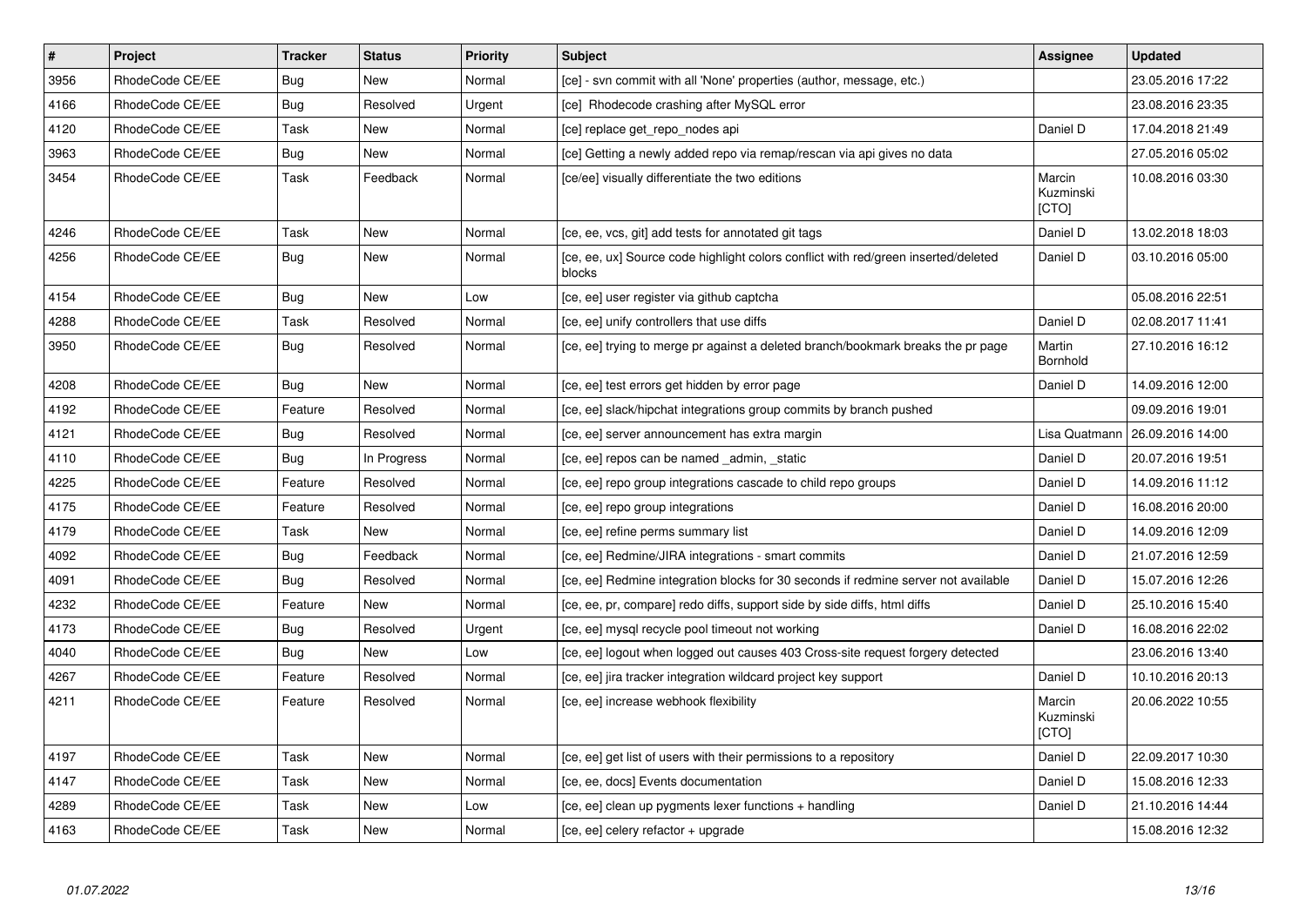| $\pmb{\#}$ | Project         | <b>Tracker</b> | <b>Status</b> | <b>Priority</b> | Subject                                                                                       | Assignee                     | <b>Updated</b>   |
|------------|-----------------|----------------|---------------|-----------------|-----------------------------------------------------------------------------------------------|------------------------------|------------------|
| 4219       | RhodeCode CE/EE | Feature        | Resolved      | Normal          | [ce, ee] Add mandatory reviewers for pull requests                                            | Marcin<br>Kuzminski<br>[CTO] | 20.06.2017 15:23 |
| 3239       | RhodeCode CE/EE | Task           | Resolved      | Normal          | Catch all route for repo page or repo group page is always executing checks for<br>every page |                              | 21.04.2016 11:30 |
| 5605       | RhodeCode CE/EE | <b>Bug</b>     | Resolved      | Normal          | Cannot set subversion compatibility to 1.10                                                   |                              | 30.03.2020 17:27 |
| 5524       | RhodeCode CE/EE | <b>Bug</b>     | New           | High            | Cannot log into RhodeCode anymore                                                             |                              | 15.01.2019 17:08 |
| 5516       | RhodeCode CE/EE | Support        | Resolved      | High            | Cannot log into RhodeCode                                                                     | Thierry<br>Wynsdau           | 28.05.2020 20:28 |
| 5504       | RhodeCode CE/EE | Feature        | New           | Normal          | Buttons to copy commit hash and to expand the commit message in the repo<br>summary view      |                              | 26.10.2018 00:59 |
| 4283       | RhodeCode CE/EE | Task           | Resolved      | Normal          | bump whoosh to 2.7.4 release                                                                  |                              | 13.12.2016 21:08 |
| 5184       | RhodeCode CE/EE | Task           | Resolved      | Normal          | bump pyramid to 1.7.X                                                                         |                              | 06.02.2017 21:50 |
| 2944       | RhodeCode CE/EE | Task           | New           | Normal          | Bump gunicorn to 19.4 version                                                                 |                              | 17.03.2016 12:58 |
| 4666       | RhodeCode CE/EE | Task           | Resolved      | Normal          | Bump git and mercurial to latest versions                                                     |                              | 02.12.2016 19:01 |
| 2882       | RhodeCode CE/EE | Feature        | <b>New</b>    | Normal          | Bulk comment submit                                                                           |                              | 17.03.2016 17:50 |
| 4271       | RhodeCode CE/EE | <b>Bug</b>     | Resolved      | Normal          | Browsing new repository groups via SVN issue                                                  | Martin<br><b>Bornhold</b>    | 19.10.2016 11:11 |
| 5587       | RhodeCode CE/EE | Bug            | Resolved      | Normal          | Broken metatags in 4.18.1                                                                     | Marcin Lulek                 | 29.01.2020 11:46 |
| 4044       | RhodeCode CE/EE | Feature        | Resolved      | Normal          | <b>Branch permissions</b>                                                                     |                              | 30.08.2018 09:48 |
| 4272       | RhodeCode CE/EE | Feature        | <b>New</b>    | Normal          | Better SPAM protection                                                                        |                              | 12.10.2016 11:14 |
| 4252       | RhodeCode CE/EE | Support        | New           | Normal          | Backup & Recovery                                                                             |                              | 07.10.2016 19:47 |
| 3362       | RhodeCode CE/EE | Task           | <b>New</b>    | Normal          | auth-plugins, indicate visually that plugin is turned on but NOT enabled                      |                              | 22.03.2016 19:03 |
| 5321       | RhodeCode CE/EE | Feature        | Resolved      | Normal          | Audit logs                                                                                    |                              | 21.06.2017 12:49 |
| 3334       | RhodeCode CE/EE | <b>Bug</b>     | New           | Normal          | Attempt to edit .coveragerc through the online file editor                                    |                              | 17.03.2016 13:49 |
| 5510       | RhodeCode CE/EE | <b>Bug</b>     | <b>New</b>    | High            | AssertionError: unexpected parameters: user_agent & hook_type                                 |                              | 31.07.2021 11:14 |
| 4301       | RhodeCode CE/EE | Feature        | <b>New</b>    | Normal          | [API] toggle force_password_reset in api for Idap users                                       |                              | 28.10.2016 15:43 |
| 5201       | RhodeCode CE/EE | Task           | Resolved      | Normal          | API: implement describe-methods                                                               |                              | 13.02.2017 15:57 |
| 4677       | RhodeCode CE/EE | Support        | Resolved      | High            | API get_repo_refs not working?                                                                |                              | 19.12.2016 11:46 |
| 5527       | RhodeCode CE/EE | Support        | New           | Normal          | API: expose human readable failure reason                                                     |                              | 30.01.2019 17:43 |
| 3260       | RhodeCode CE/EE | Task           | New           | Normal          | api: expose get repo node method                                                              |                              | 17.03.2016 12:56 |
| 4290       | RhodeCode CE/EE | Task           | New           | Normal          | Allow to transplant the review status to merged commits                                       |                              | 17.04.2018 21:50 |
| 3373       | RhodeCode CE/EE | Feature        | New           | Normal          | Allow to create Bookmarks and Branches from UI                                                |                              | 05.04.2016 09:21 |
| 3364       | RhodeCode CE/EE | Support        | New           | High            | Allow Specifying the Commit Message for Pull Request Merges                                   |                              | 17.04.2018 21:51 |
| 5617       | RhodeCode CE/EE | Feature        | New           | Normal          | Allow PRs to non-head bookmarks                                                               |                              | 20.05.2020 12:25 |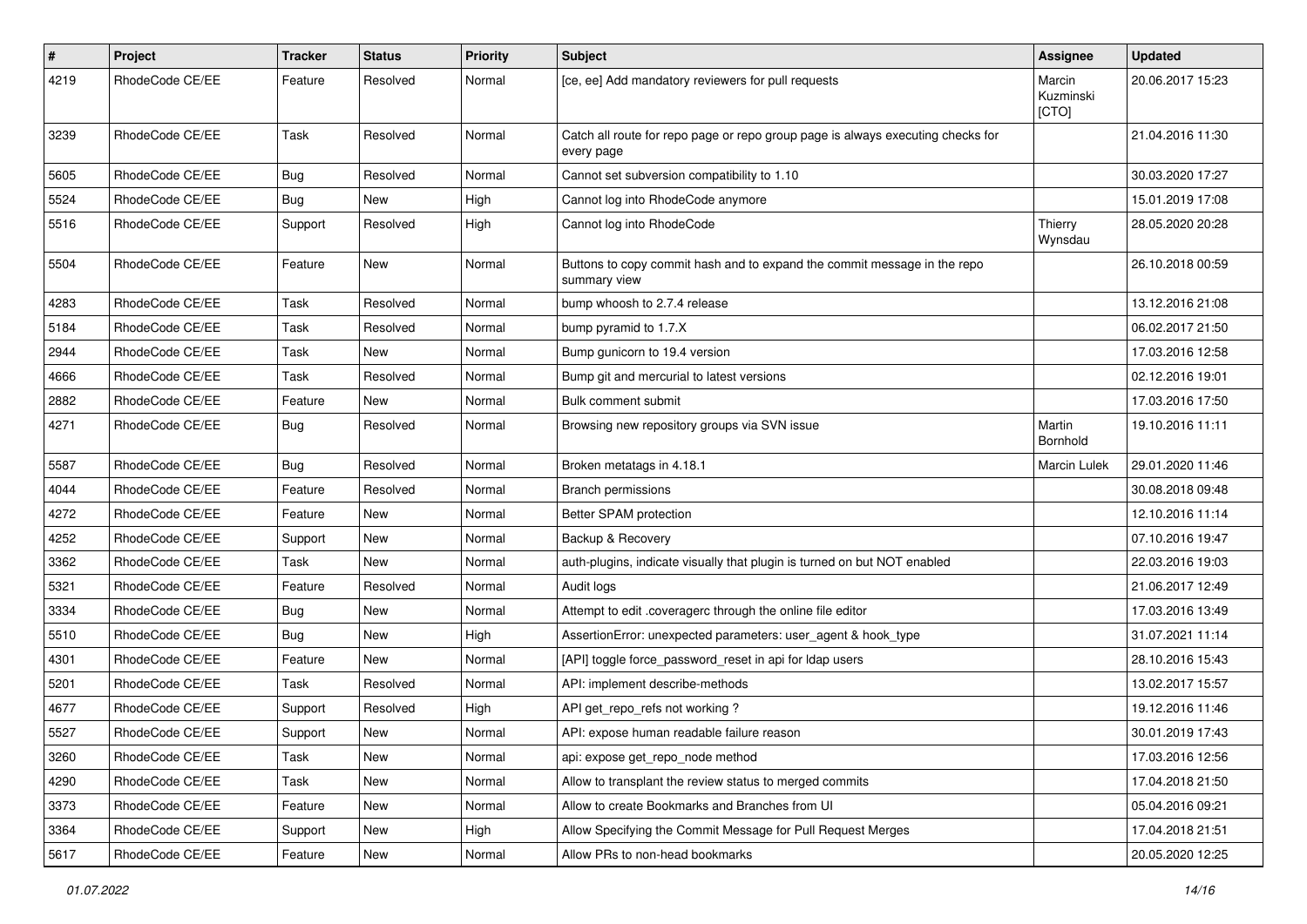| $\vert$ # | Project         | <b>Tracker</b> | <b>Status</b> | <b>Priority</b> | <b>Subject</b>                                                                                                                                                                       | Assignee                     | <b>Updated</b>   |
|-----------|-----------------|----------------|---------------|-----------------|--------------------------------------------------------------------------------------------------------------------------------------------------------------------------------------|------------------------------|------------------|
| 4269      | RhodeCode CE/EE | Support        | Resolved      | Normal          | Allow flash messages to be permanently surpressed                                                                                                                                    | <b>Marcin Lulek</b>          | 14.10.2016 12:46 |
| 5556      | RhodeCode CE/EE | Bug            | <b>New</b>    | Normal          | After upgrade RhodeCode Enterprise, pull request via API adds repo owner as<br>default reviewer                                                                                      |                              | 01.01.2020 13:09 |
| 5410      | RhodeCode CE/EE | Bug            | <b>New</b>    | Normal          | After converting to CE, we get the following error when trying to view some repos in<br>the UI: "UnicodeDecodeError: 'ascii' codec can't decode byte" (full error in<br>Description) |                              | 25.01.2018 20:45 |
| 4278      | RhodeCode CE/EE | Bug            | Resolved      | Normal          | [admin] Clicking the save button in admin -> settings -> issue tracker leads to<br>exception if no patterns entered.                                                                 | Daniel D                     | 18.10.2016 13:38 |
| 5225      | RhodeCode CE/EE | Task           | Resolved      | Normal          | add tag of author/contribitor to comments                                                                                                                                            |                              | 11.05.2017 11:10 |
| 5229      | RhodeCode CE/EE | Task           | Resolved      | Normal          | add support for https://clipboardjs.com/                                                                                                                                             |                              | 21.01.2020 02:19 |
| 3999      | RhodeCode CE/EE | Feature        | Resolved      | Normal          | Add `send account information` to user creation page                                                                                                                                 |                              | 28.06.2016 15:22 |
| 5405      | RhodeCode CE/EE | Bug            | New           | Normal          | Add repository from UI leads to HTTP/404                                                                                                                                             |                              | 28.11.2017 11:39 |
| 5537      | RhodeCode CE/EE | Task           | Resolved      | Normal          | Add owner to create_pull_request API                                                                                                                                                 |                              | 28.02.2019 13:52 |
| 3979      | RhodeCode CE/EE | Feature        | <b>New</b>    | Normal          | Add kanban board                                                                                                                                                                     |                              | 05.06.2016 21:20 |
| 4282      | RhodeCode CE/EE | Task           | Resolved      | Normal          | Add inode limit together with disk usage                                                                                                                                             | Marcin<br>Kuzminski<br>[CTO] | 19.10.2016 12:18 |
| 4250      | RhodeCode CE/EE | Bug            | Resolved      | Normal          | Adding a reviewer into existing PR doesn't set a reason.                                                                                                                             | Marcin<br>Kuzminski<br>[CTO] | 07.10.2016 20:05 |
| 5611      | RhodeCode CE/EE | Feature        | Resolved      | Normal          | Add information "is the pull request up to date?" in the PR page                                                                                                                     |                              | 03.10.2021 23:24 |
| 5641      | RhodeCode CE/EE | Feature        | <b>New</b>    | Normal          | "Add draft" / (x) button usability                                                                                                                                                   |                              | 30.11.2020 20:53 |
| 4182      | RhodeCode CE/EE | Feature        | New           | Normal          | add direct link from notification to corresponding PR                                                                                                                                |                              | 19.08.2016 12:35 |
| 4191      | RhodeCode CE/EE | Feature        | New           | Normal          | Add custom Image logo option to header                                                                                                                                               |                              | 22.08.2016 14:49 |
| 5638      | RhodeCode CE/EE | Feature        | <b>New</b>    | Normal          | Add "Copy full url path" button                                                                                                                                                      |                              | 05.02.2021 20:23 |
| 3981      | RhodeCode CE/EE | Feature        | Resolved      | Normal          | Add cloud hosting like Gitlab, GitHub                                                                                                                                                |                              | 02.03.2020 09:14 |
| 3980      | RhodeCode CE/EE | Feature        | <b>New</b>    | Normal          | Add CI engine                                                                                                                                                                        |                              | 05.06.2016 21:32 |
| 3978      | RhodeCode CE/EE | Feature        | <b>New</b>    | Normal          | Add bug tracker                                                                                                                                                                      |                              | 05.06.2016 21:20 |
| 5404      | RhodeCode CE/EE | Task           | <b>New</b>    | Normal          | Add an option to detach review rules when deleting an user                                                                                                                           |                              | 22.11.2017 11:23 |
| 1457      | RhodeCode CE/EE | Feature        | <b>New</b>    | Normal          | add allow permissions inheritance on repo groups                                                                                                                                     |                              | 22.09.2017 10:27 |
| 5289      | RhodeCode CE/EE | Feature        | <b>New</b>    | High            | Ability to Upload/Replace a file using the UI                                                                                                                                        |                              | 22.09.2017 10:29 |
| 5536      | RhodeCode CE/EE | Feature        | Resolved      | Low             | Ability to disable server-side SSH key generation                                                                                                                                    |                              | 28.02.2019 13:52 |
| 5218      | RhodeCode CE/EE | Bug            | New           | Normal          | 500 when forking repository, when using special chars in password.                                                                                                                   |                              | 19.02.2017 21:46 |
| 5550      | RhodeCode CE/EE | Bug            | New           | Normal          | 500 Internal Server Error   The server has either erred or is incapable of performing<br>the requested operation.                                                                    |                              | 18.04.2019 17:12 |